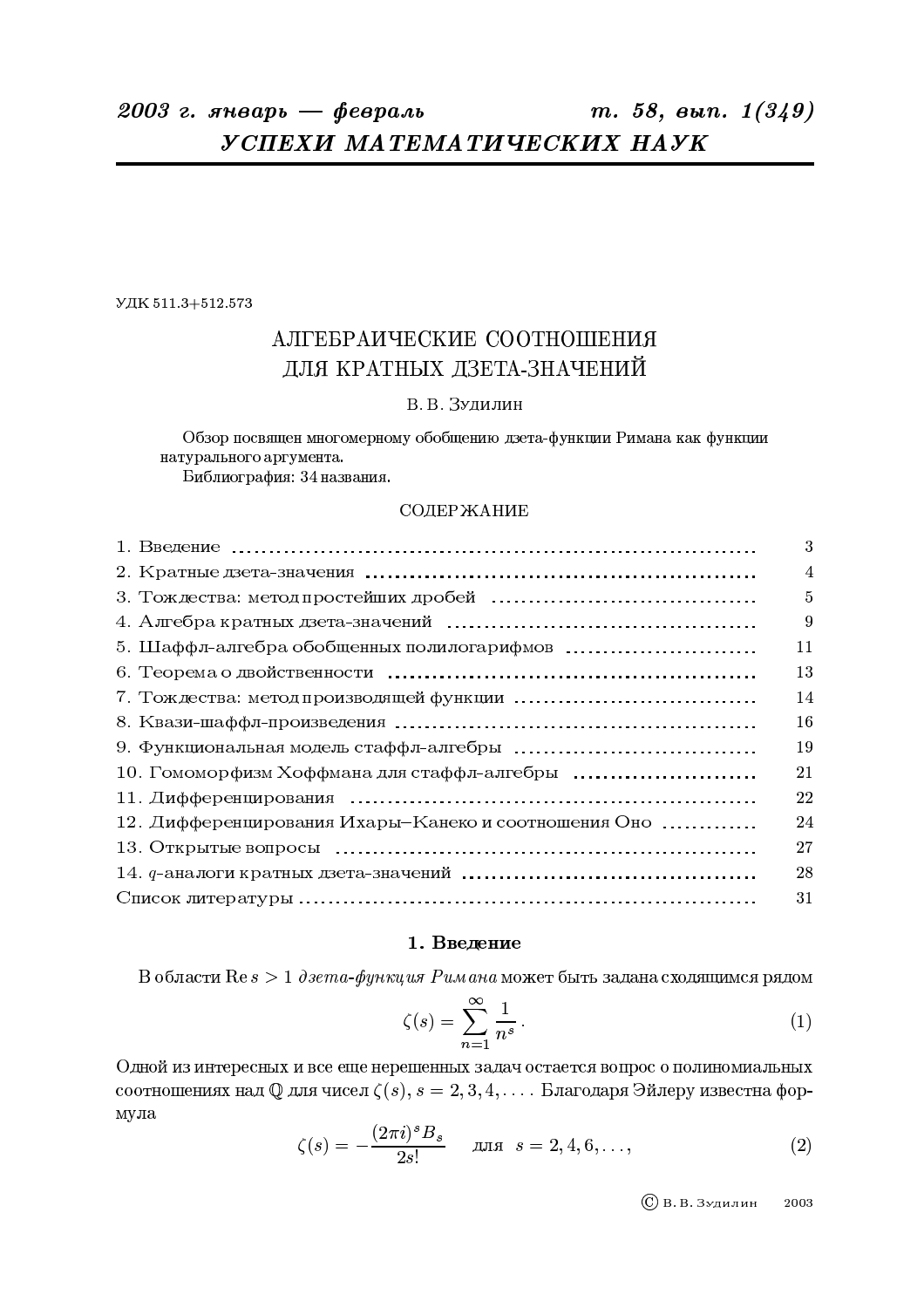выражающая значения дзета-функции в четных точках в терминах числа

$$
\pi = 4 \sum_{n=0}^{\infty} \frac{(-1)^n}{2n+1} = 3.14159265358979323846...
$$

и чисел Бернулли  $B_s \in \mathbb{Q}$ , которые задаются производящей функцией

$$
\frac{t}{e^t - 1} = 1 - \frac{t}{2} + \sum_{s=2}^{\infty} B_s \frac{t^s}{s!}, \qquad B_s = 0 \text{ and нечетных } s \geq 3. \tag{3}
$$

Соотношение (2) влечет совпадение колец  $\mathbb{Q}[\zeta(2), \zeta(4), \zeta(6), \zeta(8), \ldots]$  и  $\mathbb{Q}[\pi^2]$ , так что с учетом теоремы Линдеманна [17] о трансцендентности  $\pi$  можно заключить, что каждое из этих колец имеет степень трансцендентности 1 над полем рациональных чисел. Об арифметической природе значений дзета-функции в нечетных точках  $s = 3, 5, 7, ...$ известно совсем немного: Апери доказал [1] иррациональность числа  $\zeta(3)$  и недавно Ривоаль установил [22] бесконечность множества иррациональных чисел среди  $\zeta(3)$ ,  $\zeta(5), \zeta(7), \ldots$ . Предположительно, каждое из этих чисел является трансцендентным и общий ответ на поставленный выше вопрос о полиномиальных соотношениях над  $\mathbb O$ для значений ряда (1) при целых  $s \geq 2$  выглядит очень просто.

Гипотеза 1. Числа

 $\pi$ ,  $\zeta(3)$ ,  $\zeta(5)$ ,  $\zeta(7)$ ,  $\zeta(9)$ , ...

алгебраически независимы над Ф.

Эту гипотезу можно отнести к математическому фольклору (см., например, [7], [28]). В настоящем обзоре мы обсуждаем некоторое обобщение проблемы алгебраической независимости значений дзета-функции Римана в положительных целых точках ( $\partial$ зета-значений). Речь пойдет об объекте, который глубоко изучается в течение последнего десятилетия в связи с проблемами не только теории чисел, но и комбинаторики, алгебры, анализа, алгебраической геометрии, квантовой физики и многих других разделов математики. В то же время, работ в этом направлении на русском языке до сих пор не существует (отметим только готовящуюся к печати статью [25]). Этой публикацией мы надеемся привлечь внимание российских математиков к задачам, связанным с кратными дзета-значениями.

Автор искренне признателен рецензенту за ряд ценных замечаний, которые существенно улучшили изложение.

# 2. Кратные дзета-значения

 $P_{\mathcal{A} \mathcal{A}}(1)$  допускает следующее многомерное обобщение. При целых положительных  $s_1, s_2, \ldots, s_l$  с  $s_1 > 1$  рассмотрим значения *l*-кратной дзета-функции

$$
\zeta(s) = \zeta(s_1, s_2, \dots, s_l) := \sum_{n_1 > n_2 > \dots > n_l \geqslant 1} \frac{1}{n_1^{s_1} n_2^{s_2} \cdots n_l^{s_l}}; \tag{4}
$$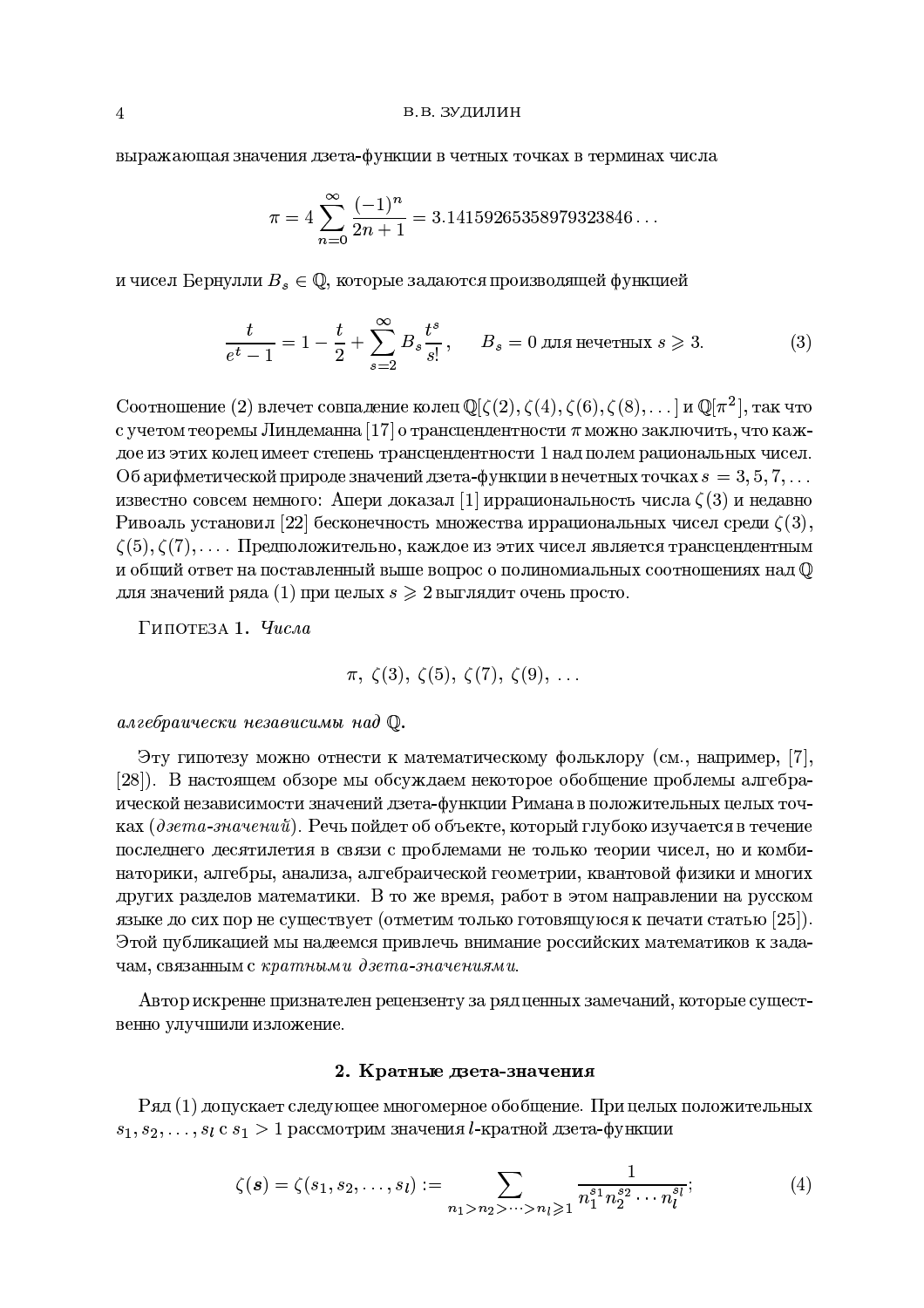соответствующий мультииндекс  $\mathbf{s} = (s_1, s_2, \ldots, s_l)$  будем в дальнейшем называть допустимым. Величины (4) называются кратными дзета-значениями [30] (отсюда  $a\overline{b}$ бревиатура MZV – multiple zeta value), или кратными гармоническими рядами [10], или эйлеровыми суммами. Суммы (4) при  $l = 2$  восходят к Эйлеру [5], установившему семейство тождеств, связывающих двукратные дзета-значения с обычными (см. далее следствие из теоремы 1); в частности, Эйлер доказал тождество

$$
\zeta(2,1) = \zeta(3),\tag{5}
$$

 $\overline{5}$ 

которое постигла участь неоднократного переоткрытия. Числа  $(4)$  были введены Хоффманом в [10] и независимо Загиром в [30] (с другим порядком суммирования в правой части (4)); кроме того, в [10] и [30] были установлены некоторые  $\mathbb O$ -линейные и  $\mathbb O$ -полиномиальные тождества для кратных дзета-значений, а также сформулирован ряд гипотез (часть из которых была в дальнейшем доказана) о структуре алгебраических соотношений для семейства величин (4). Хоффман предложил [10] также альтернативное определение эйлеровых сумм

$$
\tilde{\zeta}(\boldsymbol{s}) = \tilde{\zeta}(s_1, s_2, \dots, s_l) := \sum_{n_1 \geqslant n_2 \geqslant \dots \geqslant n_l \geqslant 1} \frac{1}{n_1^{s_1} n_2^{s_2} \cdots n_l^{s_l}} \tag{6}
$$

с нестрогими неравенствами при суммировании. Разумеется, все соотношения для рядов (6) могут быть без труда переписаны и для рядов (4) (см., например, [10], [25]), хотя некоторые тождества имеют компактную форму именно в терминах кратных дзета-значений (6) (см. соотношения (38) в разделе 7 далее).

Для каждого числа (4) определим две характеристики: *вес* (или *степень*)  $|s| :=$  $s_1 + s_2 + \cdots + s_l$  и длину (или глубину)  $\ell(s) := l$ .

Отметим [31], что ряд в правой части (4) сходится абсолютно в области  $\text{Re } s_1 > 1$ ,  $\sum_{k=1}^{l} \text{Re } s_k > l$ ; более того, кратная дзета-функция  $\zeta(\bm{s})$ , задаваемая в этой области рядом (4), может быть аналитически продолжена до мероморфной функции на всем пространстве  $\mathbb{C}^l$  с возможными простыми полюсами на гиперплоскостях  $s_1 = 1$  и  $\sum_{k=1}^{j} s_k = j + 1 - m$ , где  $j, 1 \lt j \leq l$ , и  $m \geq 1$  – целые числа. Вопросы о существовании функционального уравнения при  $l > 1$  и локализации нетривиальных нулей (аналог гипотезы Римана) для функции  $\zeta(s)$  остаются открытыми.

# 3. Тождества: метод простейших дробей

В этом разделе мы приведем примеры тождеств для кратных дзета-значений, которые доказываются элементарным аналитическим методом - методом простейших  $\partial p \circ \delta e \check{u}$ 

ТЕОРЕМА 1 (соотношения Хоффмана [10; теорема 5.1]). Для любого допустимого мультииндекса  $\mathbf{s} = (s_1, s_2, \ldots, s_l)$  справедливо тождество

$$
\sum_{k=1}^{l} \zeta(s_1, \dots, s_{k-1}, s_k + 1, s_{k+1}, \dots, s_l)
$$
\n
$$
= \sum_{\substack{k=1 \ s_k \ge 2}}^{l} \sum_{j=0}^{s_k - 2} \zeta(s_1, \dots, s_{k-1}, s_k - j, j + 1, s_{k+1}, \dots, s_l).
$$
\n(7)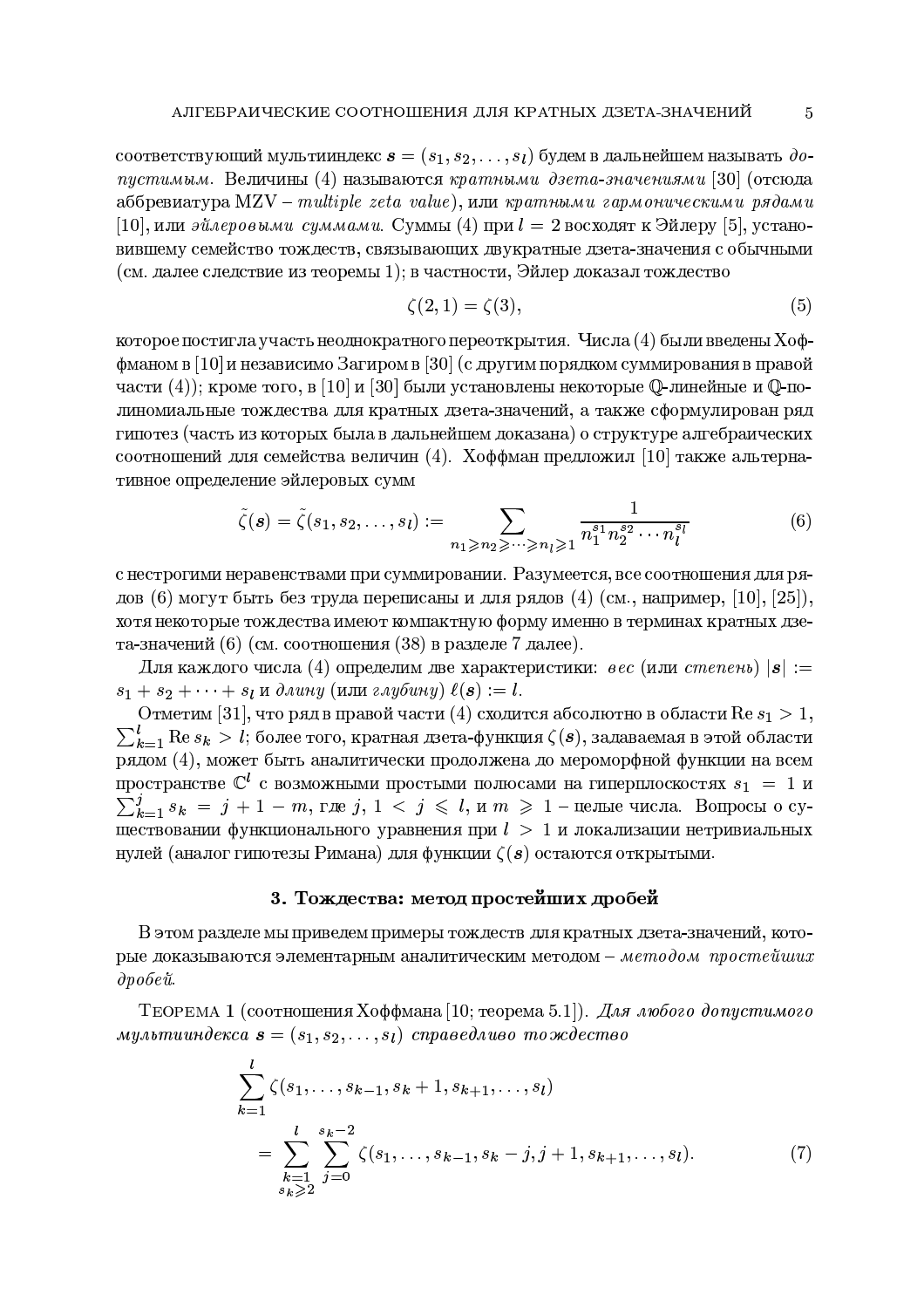Доказательство. Для каждого  $k = 1, 2, ..., l$  имеем

$$
\sum_{n_k > n_{k+1} > \dots > n_l \geqslant 1} \frac{1}{n_k^{s_k+1} n_{k+1}^{s_{k+1}} \dots n_l^{s_l}} + \sum_{n_k > m > n_{k+1} > \dots > n_l \geqslant 1} \frac{1}{n_k^{s_k} m n_{k+1}^{s_{k+1}} \dots n_l^{s_l}}
$$
\n
$$
= \sum_{n_k > m > n_{k+1} > \dots > n_l \geqslant 1} \frac{1}{n_k^{s_k} m n_{k+1}^{s_{k+1}} \dots n_l^{s_l}}
$$
\n
$$
= \sum_{n_k > n_{k+1} > \dots > n_l \geqslant 1} \sum_{m = n_{k+1}+1} \frac{1}{m n_k^{s_k} n_{k+1}^{s_{k+1}} \dots n_l^{s_l}},
$$

откуда

$$
\zeta(s_1, \ldots, s_{k-1}, s_k + 1, s_{k+1}, \ldots, s_l) + \zeta(s_1, \ldots, s_{k-1}, s_k, 1, s_{k+1}, \ldots, s_l)
$$
\n
$$
= \sum_{n_1 > \cdots > n_k > n_{k+1} > \cdots > n_l \geqslant 1} \frac{1}{n_1^{s_1} \cdots n_k^{s_k+1} n_{k+1}^{s_{k+1}} \cdots n_l^{s_l}}
$$
\n
$$
+ \sum_{n_1 > \cdots > n_k > m > n_{k+1} > \cdots > n_l \geqslant 1} \frac{1}{n_1^{s_1} \cdots n_k^{s_k} m n_{k+1}^{s_{k+1}} \cdots n_l^{s_l}}
$$
\n
$$
= \sum_{n_1 > \cdots > n_k > n_{k+1} > \cdots > n_l \geqslant 1} \sum_{m = n_{k+1} + 1}^{n_k} \frac{1}{mn_1^{s_1} \cdots n_k^{s_k} n_{k+1}^{s_{k+1}} \cdots n_l^{s_l}}
$$
\n
$$
= \sum_{n_1 > n_2 > \cdots > n_l \geqslant 1} \frac{1}{n_1^{s_1} n_2^{s_2} \cdots n_l^{s_l}} \sum_{m = n_{k+1} + 1}^{n_k} \frac{1}{m}
$$

Следовательно,

$$
\sum_{k=1}^{l} \left( \zeta(s_1, \ldots, s_{k-1}, s_k + 1, s_{k+1}, \ldots, s_l) + \zeta(s_1, \ldots, s_{k-1}, s_k, 1, s_{k+1}, \ldots, s_l) \right)
$$
\n
$$
= \sum_{n_1 > n_2 > \cdots > n_l \geqslant 1} \frac{1}{n_1^{s_1} n_2^{s_2} \cdots n_l^{s_l}} \sum_{m=1}^{n_1} \frac{1}{m}
$$
\n
$$
= \sum_{m_1, m_2, \ldots, m_l \geqslant 1} \frac{1}{m_1^{s_l} (m_1 + m_2)^{s_{l-1}} \cdots (m_1 + \cdots + m_l)^{s_1}} \sum_{m=1}^{m_1 + \cdots + m_l} \frac{1}{m}
$$
\n
$$
= \sum_{m_1, m_2, \ldots, m_l \geqslant 1} \frac{1}{M_1^{s_l} M_2^{s_{l-1}} \cdots M_l^{s_1}} \sum_{m_{l+1} \geqslant 1} \left( \frac{1}{m_{l+1}} - \frac{1}{M_{l+1}} \right), \tag{8}
$$

где мы ввели обозначение  $M_k = m_1 + m_2 + \cdots + m_k$  для  $k = 1, ..., l + 1$  (при этом, как несложно заметить,  $M_k = n_{l+1-k}$  для  $k = 1, ..., l$ ). Отметим теперь следующее разложение в сумму простейших дробей (относительно параметра  $u$ ):

$$
\frac{1}{u(u+v)^s} = \frac{1}{v^s u} - \sum_{j=0}^{s-1} \frac{1}{v^{j+1}(u+v)^{s-j}}, \quad u, v \in \mathbb{R};
$$
 (9)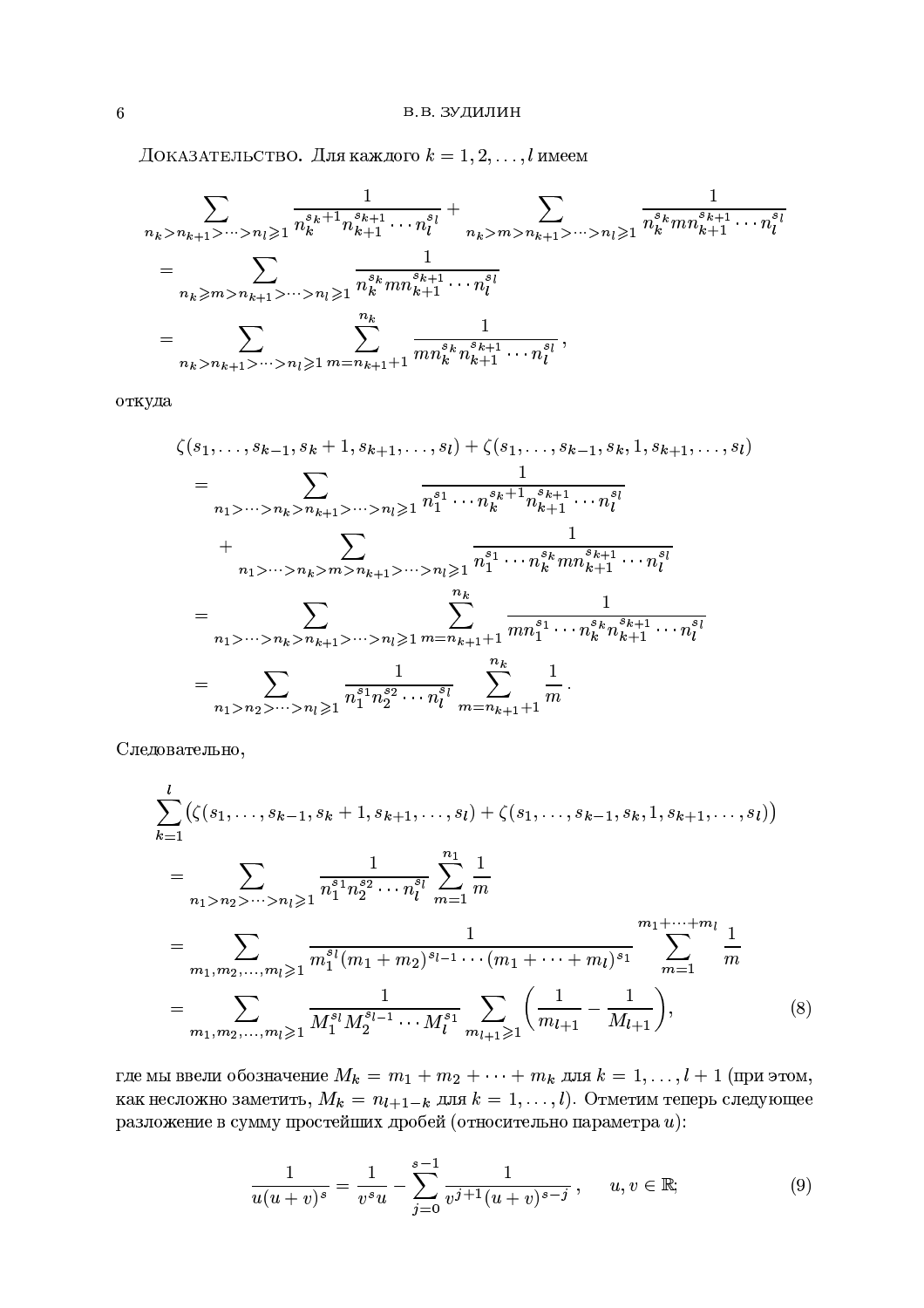для доказательства достаточно воспользоваться тем, что в правой части суммируется геометрическая прогрессия. Полагая  $u = m_{l+1}$ ,  $v = M_l$  и  $s = s_1$  в (9), получаем

$$
\frac{1}{m_{l+1}M_{l+1}^{s_1}} = \frac{1}{m_{l+1}(m_{l+1}+M_l)^{s_1}} = \frac{1}{M_l^{s_1}m_{l+1}} - \sum_{j=0}^{s_1-1} \frac{1}{M_l^{j+1}M_{l+1}^{s_1-j}},
$$

откуда

$$
\frac{1}{M_l^{s_1}} \left( \frac{1}{m_{l+1}} - \frac{1}{M_{l+1}} \right) = \sum_{j=0}^{s_1-2} \frac{1}{M_l^{j+1} M_{l+1}^{s_1-j}} + \frac{1}{m_{l+1} M_{l+1}^{s_1}}
$$

Продолжая равенство (8), находим

$$
\sum_{k=1}^{l} \left( \zeta(s_1, \ldots, s_{k-1}, s_k + 1, s_{k+1}, \ldots, s_l) + \zeta(s_1, \ldots, s_{k-1}, s_k, 1, s_{k+1}, \ldots, s_l) \right)
$$
\n
$$
= \sum_{j=0}^{s_1-2} \sum_{m_1, m_2, \ldots, m_{l+1} \geq 1} \frac{1}{M_1^{s_l} M_2^{s_{l-1}} \cdots M_{l-1}^{s_2} M_l^{j+1} M_{l+1}^{s_1 - j}} + \sum_{m_1, m_2, \ldots, m_{l+1} \geq 1} \frac{1}{M_1^{s_l} M_2^{s_{l-1}} \cdots M_{l-1}^{s_2} m_{l+1} M_{l+1}^{s_1}} = \sum_{j=0}^{s_1-2} \zeta(s_1 - j, j+1, s_2, \ldots, s_l) + \sum_{m_1, m_2, \ldots, m_{l+1} \geq 1} \frac{1}{M_1^{s_l} M_2^{s_{l-1}} \cdots M_{l-1}^{s_2} m_l M_{l+1}^{s_1}} \tag{10}
$$

(в последней кратной сумме мы поменяли местами индексы  $m_l$  и  $m_{l+1}$ ). Используя теперь тождество (9) для  $u = m_{k+1}$ ,  $v = M_k = M_{k+1} - m_{k+1}$  и  $s = s_{l+1-k}$ , заключаем, ЧTO

$$
\frac{1}{M_k^{s_{l+1-k}}m_{k+1}} = \sum_{j=0}^{s_{l+1-k}-1} \frac{1}{M_k^{j+1}M_{k+1}^{s_{l+1-k}-j}} + \frac{1}{m_{k+1}M_{k+1}^{s_{l+1-k}}}, \qquad k=1,2,\ldots,l-1,
$$

откуда

$$
\sum_{m_1, m_2, \dots, m_{l+1} \geq 1} \frac{1}{M_1^{s_l} \cdots M_k^{s_{l+1-k}} m_{k+1} M_{k+2}^{s_{l-k}} \cdots M_{l+1}^{s_1}} \\
= \sum_{j=0}^{s_{l+1-k}-1} \sum_{m_1, m_2, \dots, m_{l+1} \geq 1} \frac{1}{M_1^{s_l} \cdots M_{k-1}^{s_{l+2-k}} M_k^{j+1} M_{k+1}^{s_{l+1-k}-j} M_{k+2}^{s_{l-k}} \cdots M_{l+1}^{s_1}} \\
+ \sum_{m_1, m_2, \dots, m_{l+1} \geq 1} \frac{1}{M_1^{s_l} \cdots M_{k-1}^{s_{l+2-k}} m_{k+1} M_{k+1}^{s_{l+1-k}} \cdots M_{l+1}^{s_1}} \\
= \sum_{j=0}^{s_{l+1-k}-1} \zeta(s_1, \dots, s_{l-k}, s_{l+1-k}-j, j+1, s_{l+2-k}, \dots, s_l) \\
+ \sum_{m_1, m_2, \dots, m_{l+1} \geq 1} \frac{1}{M_1^{s_l} \cdots M_{k-1}^{s_{l+2-k}} m_k M_{k+1}^{s_{l+1-k}} \cdots M_{l+1}^{s_1}} , \qquad (11)
$$
\n
$$
k = 1, 2, \dots, l-1.
$$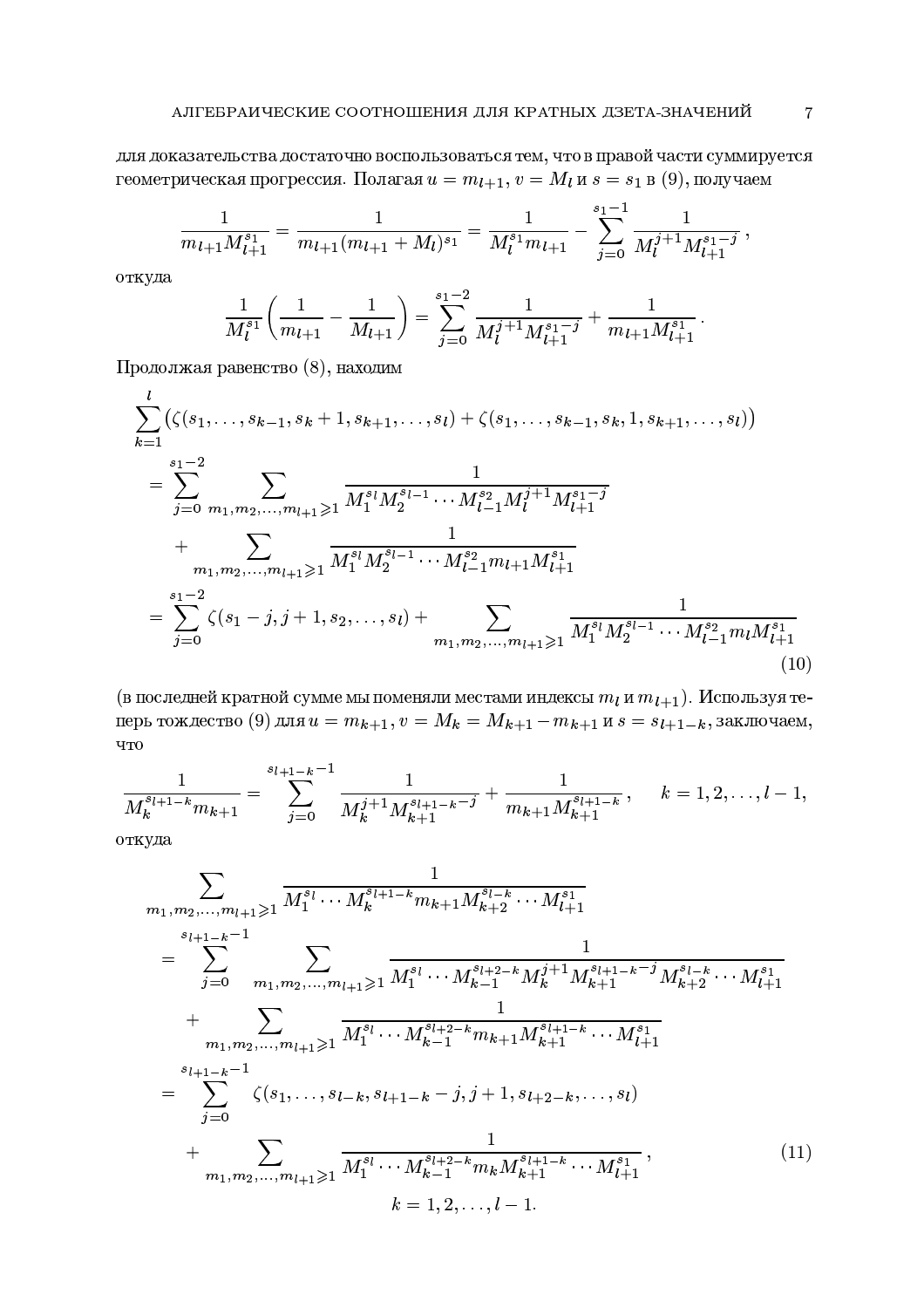#### В.В. ЗУДИЛИН

Последовательно применяя тождества (11) для кратной суммы в правой части равенства (10) в обратном порядке (т.е. начиная с  $k = l - 1$  и заканчивая  $k = 1$ ), получаем

$$
\sum_{k=1}^{l} (\zeta(s_1, \ldots, s_{k-1}, s_k + 1, s_{k+1}, \ldots, s_l) + \zeta(s_1, \ldots, s_{k-1}, s_k, 1, s_{k+1}, \ldots, s_l))
$$
\n
$$
= \sum_{j=0}^{s_1-2} \zeta(s_1 - j, j + 1, s_2, \ldots, s_l)
$$
\n
$$
+ \sum_{k=1}^{l-1} \sum_{j=0}^{s_{l+1-k}-1} \zeta(s_1, \ldots, s_{l-k}, s_{l+1-k} - j, j + 1, s_{l+2-k}, \ldots, s_l)
$$
\n
$$
+ \sum_{m_1, m_2, \ldots, m_{l+1} \geq 1} \frac{1}{m_1 M_2^{s_l} M_3^{s_{l-1}} \cdots M_{l+1}^{s_1}} \newline = \sum_{k=1}^{l} \sum_{j=0}^{s_k-2} \zeta(s_1, \ldots, s_{k-1}, s_k - j, j + 1, s_{k+1}, \ldots, s_l)
$$
\n
$$
+ \sum_{k=1}^{l} \zeta(s_1, \ldots, s_{k-1}, s_k, 1, s_{k+1}, \ldots, s_l).
$$
\n(12)

Произведя необходимые сокращения в левой и правой частях равенства  $(12)$ , приходим в результате к требуемому тождеству (7).

При  $l = 1$  утверждение теоремы 1 может быть записано в следующем виде.

Следствие (теорема Эйлера). Для любого целого  $s \geq 3$  справедливо тож- $\partial e$ cmeo  $c = 2$ 

$$
\zeta(s) = \sum_{j=1}^{s-2} \zeta(s-j,j). \tag{13}
$$

Отметим также, что в случае  $s = 3$  тождество (13) есть не что иное, как соотношение  $(5)$ .

С помощью метода простейших дробей в работе [13] доказано также следующее утверждение.

Теорема 2 (теорема о циклической сумме). Для любого допустимого мультиunderca  $\mathbf{s} = (s_1, s_2, \ldots, s_l)$  cnpased *nuso* moxed ecmos

$$
\sum_{k=1}^{l} \zeta(s_k + 1, s_{k+1}, \dots, s_l, s_1, \dots, s_{k-1})
$$
\n
$$
= \sum_{\substack{k=1 \ s_k \geq 2}}^{l} \sum_{j=0}^{s_k - 2} \zeta(s_k - j, s_{k+1}, \dots, s_l, s_1, \dots, s_{k-1}, j+1)
$$

Из теоремы 2 непосредственно вытекает результат о том, что сумма всех кратных дзета-значений фиксированной длины и фиксированного веса не зависит от длины; это утверждение так же, как и теорема 1, обобщает приведенную выше теорему Эйлера.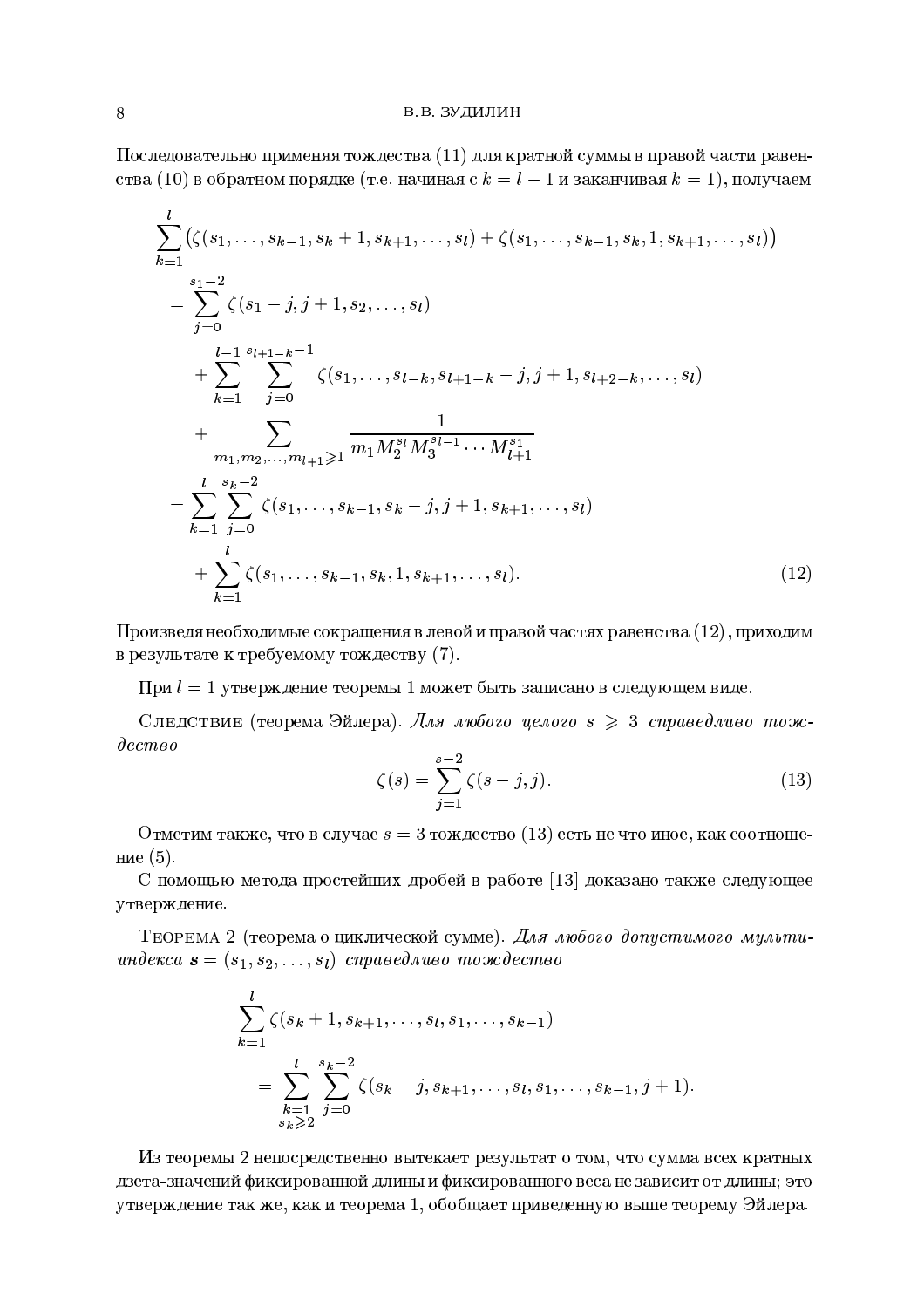ТЕОРЕМА 3 (теорема о полной сумме). Для любых целых  $s > 1$  и  $l \geq 1$  справедливо тождество

$$
\sum_{\substack{s_1 > 1, s_2 \geq 1, \ldots, s_l \geq 1 \\ s_1 + s_2 + \cdots + s_l = s}} \zeta(s_1, s_2, \ldots, s_l) = \zeta(s).
$$

Теоремы 1 и 3 являются частным случаем соотношений Оно [21], о которых мы говорим далее в разделе 12.

# 4. Алгебра кратных дзета-значений

Этот раздел основан на работах [11] и [30]. Для описания известных алгебраических соотношений (т.е. числовых тождеств) над  $\mathbb Q$  для чисел (4) оказывается удобным представлять (как линейное отображение некоторой полиномиальной алгебры на поле действительных чисел. Рассмотрим кодирование мультииндексов *s* словами (мономами от некоммутативных переменных) над алфавитом  $X = \{x_0, x_1\}$  по правилу

$$
s \mapsto x_{s} = x_{0}^{s_{1}-1} x_{1} x_{0}^{s_{2}-1} x_{1} \cdots x_{0}^{s_{l}-1} x_{1}
$$

Положим

$$
\zeta(x_s) := \zeta(s) \tag{14}
$$

для всех допустимых (начинающихся с  $x_0$  и кончающихся на  $x_1$ ) слов; тогда вес (или степень)  $|x_s| := |s|$  совпадают со степенью монома  $x_s$  по совокупности переменных, а длина  $\ell(x_s) := \ell(s)$  является степенью по переменной  $x_1$ .

Пусть  $\mathbb{Q}\langle X\rangle = \mathbb{Q}\langle x_0, x_1\rangle$  – градуированная по степени  $\mathbb{Q}$ -алгебра (где мы считаем степень каждой переменной  $x_0$  и  $x_1$  равной 1) многочленов от двух некоммутирующих переменных; мы отождествляем алгебру  $\mathbb{Q}\langle X\rangle$  с градуированным Q-векторным пространством  $\mathfrak{H}$ , натянутым на мономы от переменных  $x_0, x_1$ . Определим также градуированные Q-векторные пространства  $\mathfrak{H}^1 = \mathbb{Q} \mathbf{1} \oplus \mathfrak{H} x_1$  и  $\mathfrak{H}^0 = \mathbb{Q} \mathbf{1} \oplus x_0 \mathfrak{H} x_1$ , где  $\mathbf{1}$  – единица (пустое слово веса 0 и длины 0) алгебры  $\mathbb{Q}\langle X\rangle$ . Тогда  $\mathfrak{H}^1$  можно отождествлять с подалгеброй алгебры  $\mathbb{Q}\langle X\rangle$ , порожденной образующими  $y_s = x_0^{s-1}x_1$ , в то время как  $\mathfrak{H}^0$  является  $\mathbb{Q}$ -векторным пространством, натянутым на допустимые слова. Теперь мы можем представлять функцию  $\zeta$  как Q-линейное отображение  $\zeta: \mathfrak{H}^0 \to \mathbb{R}$ , определенное соотношениями  $\zeta(1) = 1$  и  $(14)$ .

Определим умножения  $\Box$  (*тасование* или *шаффл-произведение*) на  $\mathfrak{H}$  и  $\ast$  (*гармо*ническое или стаффл-произведение) на  $\mathfrak{H}^1$  правилами

$$
1 \sqcup \sqcup w = w \sqcup \sqcup 1 = w, \quad 1 \ast w = w \ast 1 = w \tag{15}
$$

для всякого слова  $w$  и

$$
x_j u \sqcup \!\!\!\perp x_k v = x_j (u \sqcup \!\!\!\perp x_k v) + x_k (x_j u \sqcup \!\!\!\perp v), \tag{16}
$$

$$
y_j u * y_k v = y_j (u * y_k v) + y_k (y_j u * v) + y_{j+k} (u * v)
$$
\n(17)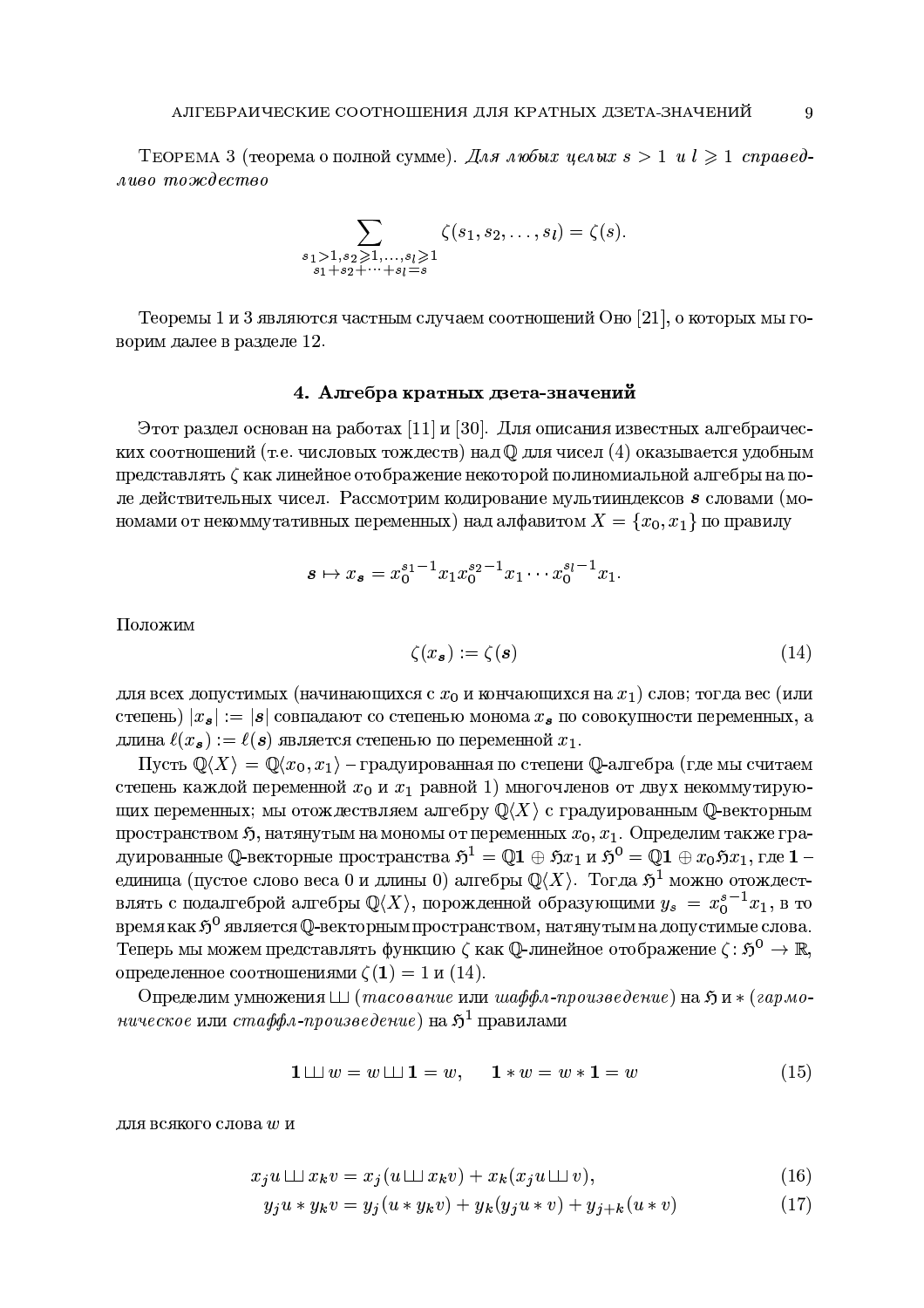#### В.В. ЗУДИЛИН

для любых слов $u,v,$ любых букв $x_j,x_k$ и любых образующих $y_j,y_k$ подалгебры $\mathfrak H^1$ соответственно, распространяя правила  $(15)$ - $(17)$  на всю алгебру  $\mathfrak{H}$  и всю подалгебру  $\mathfrak{H}^1$  по линейности. Иногда оказывается полезным рассматривать стаффл-произведение на всей алгебре 5, формально добавляя к (17) правило

$$
x_0^j * w = w * x_0^j = w x_0^j \tag{18}
$$

для всякого слова  $w$  и целого  $j \geqslant 1$ . Отметим, что индуктивные аргументы позволяют доказать коммутативность и ассоциативность каждого из умножений (см. по этому поводу раздел 8 далее); получающиеся алгебры  $\mathfrak{H}_{111} := (\mathfrak{H}, \sqcup \sqcup), \mathfrak{H}^1_* := (\mathfrak{H}^1, *)$  (а также  $\mathfrak{H}_* := (\mathfrak{H}, *)$ ) являются примерами так называемых *алгебр Хопфа*.

Следующие два утверждения мотивируют рассмотрение введенных умножений Ш и \*; их доказательства можно найти в [11], [13], [28].

ТЕОРЕМА 4. Отображение  $\zeta$  является гомоморфизмом шаффл-алгебры  $\mathfrak{H}^0_{++}$ :=  $(\mathfrak{H}^0, \perp\!\!\!\perp)$  *na*  $\mathbb{R}, m.e.$ 

$$
\zeta(w_1 \sqcup \sqcup w_2) = \zeta(w_1)\zeta(w_2) \quad \text{and } \sec x \quad w_1, w_2 \in \mathfrak{H}^0. \tag{19}
$$

ТЕОРЕМА 5. Отображение  $\zeta$  является гомоморфизмом стаффл-алгебры  $\mathfrak{H}^0_* :=$  $(\mathfrak{H}^0,*)$  *na*  $\mathbb{R}, m.e.$ 

$$
\zeta(w_1 * w_2) = \zeta(w_1)\zeta(w_2) \quad \text{and } \sec x \quad w_1, w_2 \in \mathfrak{H}^0. \tag{20}
$$

В дальнейшем мы приводим подробные доказательства этих двух теорем, использующие дифференциально-разностное происхождение умножений Ши \* в подходящих функциональных моделях алгебр  $\mathfrak{H}_{\square}$  и  $\mathfrak{H}_{*}^{0}$ . Доказывая теорему 4 (см. раздел 5), мы следуем схеме работы [27], в то время как наше доказательство теоремы 5 (см. раздел 9) является новым.

Еще один тип тождеств дается следующим утверждением, вывод которого из теоремы 1 приводится в разделе 11.

ТЕОРЕМА 6. Отображение  $\zeta$  удовлетворяет соотношениям

$$
\zeta(x_1 \sqcup \sqcup w - x_1 * w) = 0 \quad \text{and} \quad \text{ocex} \quad w \in \mathfrak{H}^0 \tag{21}
$$

(в частности, многочлены  $x_1 \sqcup \sqcup w - x_1 * w$  лежат в  $\mathfrak{H}^0$ ).

Все известные (доказанные и экспериментально полученные) к настоящему моменту тождества для кратных дзета-значений следуют из тождеств  $(19)-(21)$ . Поэтому следующая гипотеза выглядит вполне правдоподобно.

Гипотеза 2 [11], [18], [27]. Все алгебраические соотношения над  $\mathbb Q$  между кратными дзета-значениями порождаются тождествами  $(19)-(21)$ ; иными  $c_{A0}$ *a* $a$  $u$ ,

$$
\ker \zeta = \{ u \sqcup \sqcup v - u * v : u \in \mathfrak{H}^1, v \in \mathfrak{H}^0 \}.
$$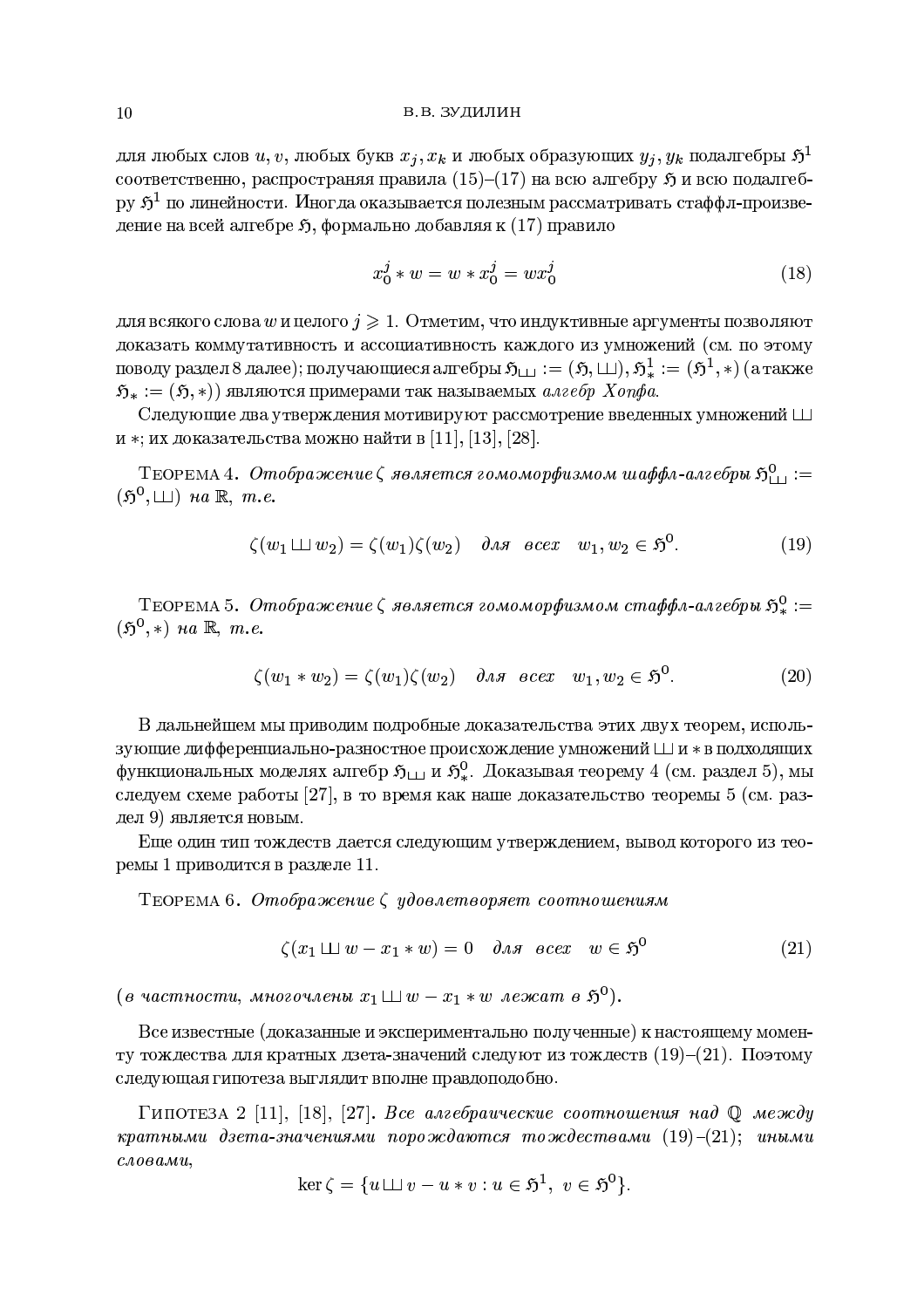# 5. Шаффл-алгебра обобщенных полилогарифмов

Чтобы доказать шаффл-соотношения (19) для кратных дзета-значений, определим обобщенные полилогарифмы

$$
\text{Li}_{\mathbf{s}}(z) := \sum_{n_1 > n_2 > \dots > n_l \geqslant 1} \frac{z^{n_1}}{n_1^{s_1} n_2^{s_2} \cdots n_l^{s_l}}, \quad |z| < 1,\tag{22}
$$

для любого набора целых положительных  $s_1, s_2, \ldots, s_l$ . Из определения получаем

$$
\text{Li}_{\mathbf{s}}(1) = \zeta(\mathbf{s}), \quad \mathbf{s} \in \mathbb{Z}^l, \ \ s_1 \geqslant 2, \ s_2 \geqslant 1, \ \ldots, \ s_l \geqslant 1. \tag{23}
$$

Полагая, как и в случае кратных дзета-значений,

$$
\operatorname{Li}_{x_{\mathcal{S}}}(z) := \operatorname{Li}_{\mathcal{S}}(z), \qquad \operatorname{Li}_{1}(z) := 1,\tag{24}
$$

расширим действие отображения Li:  $w \mapsto \text{Li}_w(z)$  по линейности на градуированную алгебру  $\mathfrak{H}^1$  (не  $\mathfrak{H}$ , поскольку мультииндексы кодируются словами из  $\mathfrak{H}^1$ ).

ЛЕММА 1. Пусть  $w \in \mathfrak{H}^1$  - произвольное непустое слово и  $x_j$  - первая буква в его записи (иными словами,  $w = x_j u$  для некоторого слова  $u \in \mathfrak{H}^1$ ). Тогда

$$
\frac{\mathrm{d}}{\mathrm{d}z} \text{Li}_w(z) = \frac{\mathrm{d}}{\mathrm{d}z} \text{Li}_{x_j u}(z) = \omega_j(z) \text{Li}_u(z),\tag{25}
$$

 $\partial e$ 

$$
\omega_j(z) = \omega_{x_j}(z) := \begin{cases} \frac{1}{z}, & e \text{ and } x_j = x_0, \\ \frac{1}{1-z}, & e \text{ and } x_j = x_1. \end{cases}
$$
 (26)

ДОКАЗАТЕЛЬСТВО. Пусть  $w = x_j u = x_s$  для некоторого мультииндекса *s*. Тогда

$$
\frac{d}{dz} \text{Li}_{w}(z) = \frac{d}{dz} \text{Li}_{s}(z) = \frac{d}{dz} \sum_{n_1 > n_2 > \dots > n_l \ge 1} \frac{z^{n_1}}{n_1^{s_1} n_2^{s_2} \cdots n_l^{s_l}},
$$

$$
= \sum_{n_1 > n_2 > \dots > n_l \ge 1} \frac{z^{n_1 - 1}}{n_1^{s_1 - 1} n_2^{s_2} \cdots n_l^{s_l}}.
$$

Поэтому в случае  $s_1 > 1$  (отвечающем букве  $x_i = x_0$ ) мы получаем

$$
\frac{\mathrm{d}}{\mathrm{d}z} \mathrm{Li}_{x_0u}(z) = \frac{1}{z} \sum_{n_1 > n_2 > \dots > n_l \geq 1} \frac{z^{n_1}}{n_1^{s_1 - 1} n_2^{s_2} \cdots n_l^{s_l}}
$$

$$
= \frac{1}{z} \mathrm{Li}_{s_1 - 1, s_2, \dots, s_l}(z) = \frac{1}{z} \mathrm{Li}_u(z),
$$

а в случае $s_1 = 1$  (отвечающем букве $x_j = x_1)$  –

$$
\frac{\mathrm{d}}{\mathrm{d}z} \mathrm{Li}_{x_1u}(z) = \sum_{n_1 > n_2 > \dots > n_l \geq 1} \frac{z^{n_1 - 1}}{n_2^{s_2} \cdots n_l^{s_l}} = \sum_{n_2 > \dots > n_l \geq 1} \frac{1}{n_2^{s_2} \cdots n_l^{s_l}} \sum_{n_1 = n_2 + 1}^{\infty} z^{n_1 - 1}
$$
\n
$$
= \frac{1}{1 - z} \sum_{n_2 > \dots > n_l \geq 1} \frac{z^{n_2}}{n_2^{s_2} \cdots n_l^{s_l}} = \frac{1}{1 - z} \mathrm{Li}_{s_2, \dots, s_l}(z) = \frac{1}{1 - z} \mathrm{Li}_u(z),
$$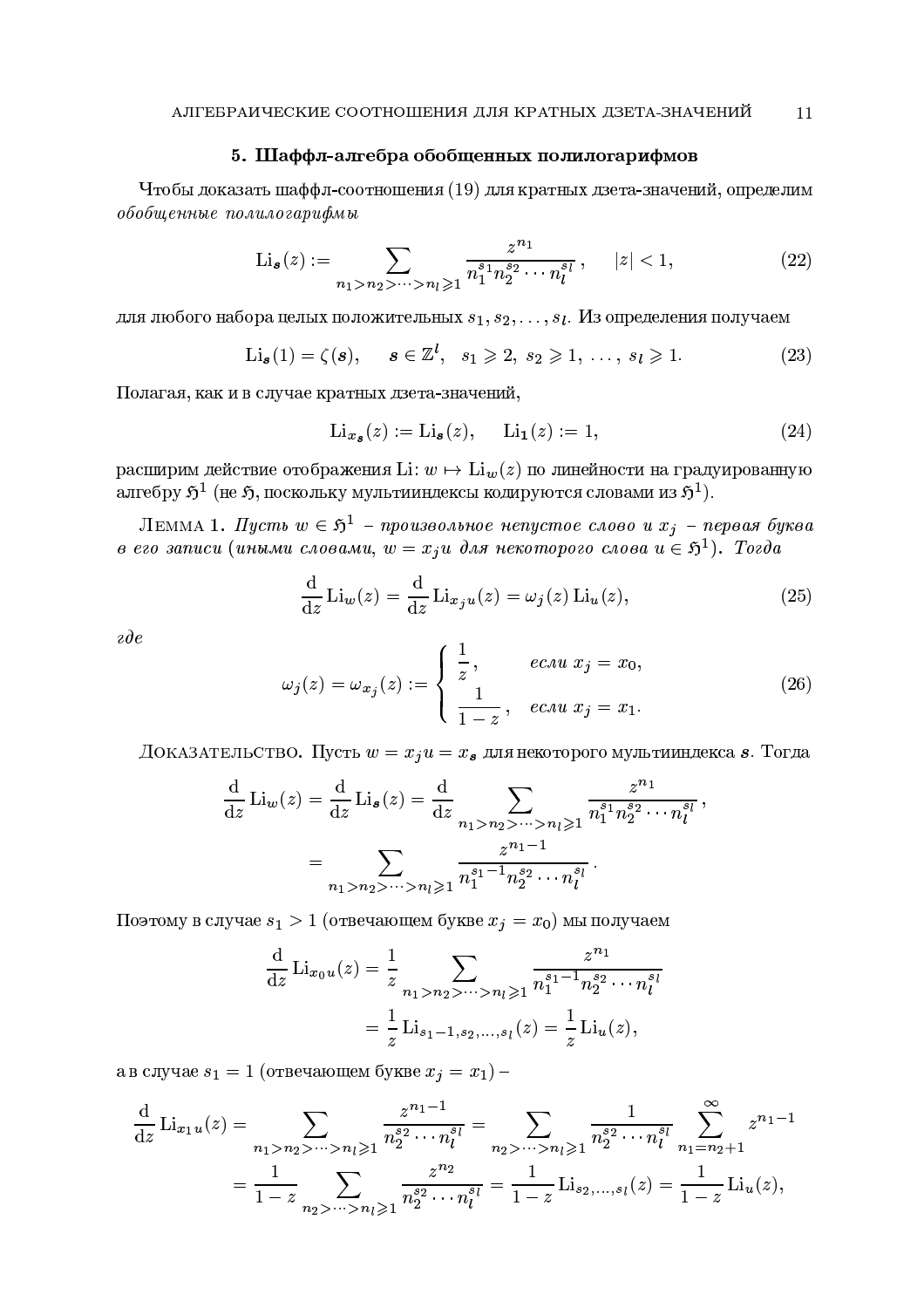что завершает доказательство.

Лемма 1 мотивирует иное определение обобщенных полилогарифмов, теперь уже для всех элементов алгебры  $\mathfrak{H}$ . Как и раньше, его достаточно предъявить только для слов  $w \in \mathfrak{H}$ , распространяя затем по линейности на всю алгебру; положим  $\text{Li}_1(z) = 1$  $\mathbf{M}$  $\mathbf{1}$   $\mathbf{S}$ 

$$
\operatorname{Li}_{w}(z) = \begin{cases} \frac{\log^{2} z}{s!}, & \text{ecum } w = x_{0}^{s} \text{ для некогорого } s \geq 1, \\ \int_{0}^{z} \omega_{j}(z) \operatorname{Li}_{u}(z) dz, & \text{ecmu } w = x_{j} u \text{ содержит 6yкby } x_{1}. \end{cases}
$$
(27)

Тогда лемма 1 остается справедливой и для расширенной версии (27) полилогарифмов (откуда следует совпадание вновь определенных полилогарифмов со "старыми"  $(24)$  для слов  $w \in \mathfrak{H}^1$ ; более того,

$$
\lim_{z \to 0+0} \text{Li}_w(z) = 0, \quad \text{если слово } w \text{ содержит букву } x_1.
$$

Несложная проверка показывает, что обобщенные полилогарифмы являются непрерывными вещественнозначными функциями на интервале  $(0, 1)$ .

ЛЕММА 2. Отображение  $w \mapsto \text{Li}_w(z)$  является гомоморфизмом алгебры  $\mathfrak{H}_{\square}$  $na C((0,1); \mathbb{R}).$ 

ДОКАЗАТЕЛЬСТВО. Мы должны проверить равенства

$$
\text{Li}_{w_1 \perp \perp w_2}(z) = \text{Li}_{w_1}(z) \text{Li}_{w_2}(z) \quad \text{and } \text{BceX} \quad w_1, w_2 \in \mathfrak{H}. \tag{28}
$$

Достаточно проделать эту работу для слов  $w_1, w_2 \in \mathfrak{H}$ . Будем доказывать равенство (28) индукцией по величине  $|w_1| + |w_2|$ . Если  $w_1 = 1$  или  $w_2 = 1$ , соотношение (28) превращается в тавтологию согласно (15). В противном случае  $w_1 = x_i u$  и  $w_2 = x_k v$ , так что согласно лемме 1 и индукционному предположению имеем

$$
\frac{d}{dz} (\text{Li}_{w_1}(z) \text{Li}_{w_2}(z)) = \frac{d}{dz} (\text{Li}_{x_j u}(z) \text{Li}_{x_k v}(z))
$$
\n
$$
= \frac{d}{dz} \text{Li}_{x_j u}(z) \cdot \text{Li}_{x_k v}(z) + \text{Li}_{x_j u}(z) \cdot \frac{d}{dz} \text{Li}_{x_k v}(z)
$$
\n
$$
= \omega_j(z) \text{Li}_u(z) \text{Li}_{x_k v}(z) + \omega_k(z) \text{Li}_{x_j u}(z) \text{Li}_v(z)
$$
\n
$$
= \omega_j(z) \text{Li}_{u \sqcup x_k v}(z) + \omega_k(z) \text{Li}_{x_j u \sqcup v}(z)
$$
\n
$$
= \frac{d}{dz} (\text{Li}_{x_j(u \sqcup x_k v)}(z) + \text{Li}_{x_k(x_j u \sqcup v)}(z))
$$
\n
$$
= \frac{d}{dz} \text{Li}_{x_j u \sqcup x_k v}(z)
$$
\n
$$
= \frac{d}{dz} \text{Li}_{w_1 \sqcup w_2}(z).
$$

Таким образом,

$$
\text{Li}_{w_1}(z) \text{Li}_{w_2}(z) = \text{Li}_{w_1 \perp \perp w_2}(z) + C,\tag{29}
$$

и предельный переход  $z \to 0 + 0$ , если хотя бы одно из слов  $w_1, w_2$  содержит букву  $x_1$ , или подстановка  $z = 1$ , если в записи слов  $w_1, w_2$  участвует только буква  $x_0$ , приводит к соотношению  $C=0$ . Таким образом, равенство (29) превращается в требуемое (28). Лемма локазана.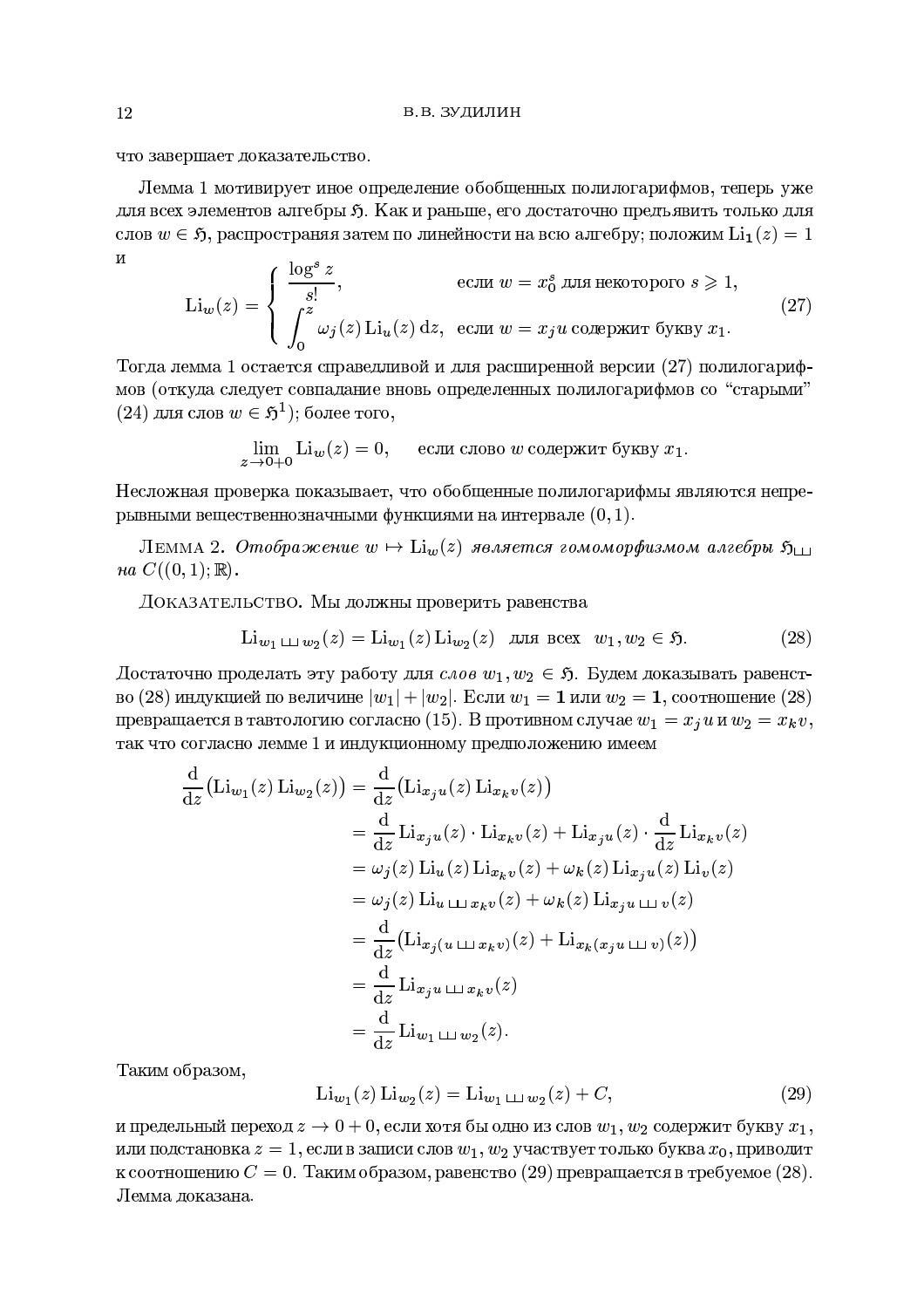ДОКАЗАТЕЛЬСТВО ТЕОРЕМЫ 4. Теорема 4 следует из леммы 2 и соотношений  $(23)$ .

Явное вычисление группы монодромии для системы дифференциальных уравнений (25) позволило Мину, Петито и ван дер Ховену [19], [20] доказать, что гомоморфизм  $w \mapsto \text{Li}_{w}(z)$  шаффл-алгебры  $\mathfrak{H}_{\text{L1}}$ над  $\mathbb C$  является биективным, т.е. все  $\mathbb C$ -алгебраические соотношения для обобщенных полилогарифмов индуцируются только шаффл-соотношениями (28) и, в частности, обобщенные полилогарифмы линейно независимы над С. Наиболее простое доказательство линейной независимости функций (22), как следствие элегантных тождеств для этих функций, принадлежит Уланскому [25]; это же утверждение следует из результата Сорокина [24].

## 6. Теорема о двойственности

Согласно лемме 1 для слова  $w = x_{\varepsilon_1} x_{\varepsilon_2} \cdots x_{\varepsilon_k} \in \mathfrak{H}^1$  справедливо интегральное представление

$$
\text{Li}_{w}(z) = \int_{0}^{z} \omega_{\varepsilon_{1}}(z_{1}) \,dz_{1} \int_{0}^{z_{1}} \omega_{\varepsilon_{2}}(z_{2}) \,dz_{2} \cdots \int_{0}^{z_{k-1}} \omega_{\varepsilon_{k}}(z_{k}) \,dz_{k}
$$
\n
$$
= \int_{z > z_{1} > z_{2} > \cdots > z_{k-1} > z_{k} > 0} \omega_{\varepsilon_{1}}(z_{1}) \omega_{\varepsilon_{2}}(z_{2}) \cdots \omega_{\varepsilon_{k}}(z_{k}) \,dz_{1} \,dz_{2} \cdots dz_{k}
$$
\n(30)

в области 0 <  $z$  < 1. В случае  $x_{\varepsilon_1} \neq x_1$ , т.е.  $w \in \mathfrak{H}^0$ , интеграл в (30) сходится в области  $0 < z \leq 1$ , так что в соответствии с (23) мы получаем представление [30] кратных дзета-значений

$$
\zeta(w) = \int \cdots \int \omega_{\varepsilon_1}(z_1) \cdots \omega_{\varepsilon_k}(z_k) dz_1 \cdots dz_k
$$
\n
$$
1 > z_1 > \cdots > z_k > 0
$$
\n(31)

в виде итерированных интегралов Чена. Следующий результат является простым приложением интегрального представления (31).

Обозначим через  $\tau$  анти-автоморфизм алгебры  $\mathfrak{H} = \mathbb{Q}\langle x_0, x_1 \rangle$ , меняющий местами  $x_0$  и  $x_1$ ; например,  $\tau(x_0^2x_1x_0x_1) = x_0x_1x_0x_1^2$ . Очевидно,  $\tau$  является инволюцией, сохраняющей вес. Как несложно заметить, т также является автоморфизмом подалгебры  $5^0$ .

ТЕОРЕМА 7 (теорема о двойственности [30]). Для любого слова  $w \in \mathfrak{H}^0$  выполне- $\mu$ o

$$
\zeta(w) = \zeta(\tau w).
$$

ДОКАЗАТЕЛЬСТВО. Для доказательства теоремы достаточно сделать замену переменных  $z'_1 = 1 - z_k, z'_2 = 1 - z_{k-1}, \ldots, z'_k = 1 - z_1$  и воспользоваться соотношениями  $\omega_0(z) = \omega_1(1-z)$ , вытекающими из (26).

В качестве самого простого следствия из теоремы 7 отметим (опять) тождество  $(5)$ . получающееся для слова  $w = x_0^2 x_1$ , а также более общее тождество

$$
\zeta(n+2) = \zeta(2, \underbrace{1, \dots, 1}_{n \text{ pas}}), \qquad n = 1, 2, \dots,
$$
\n(32)

для слов  $w = x_0^{n+1} x_1$ .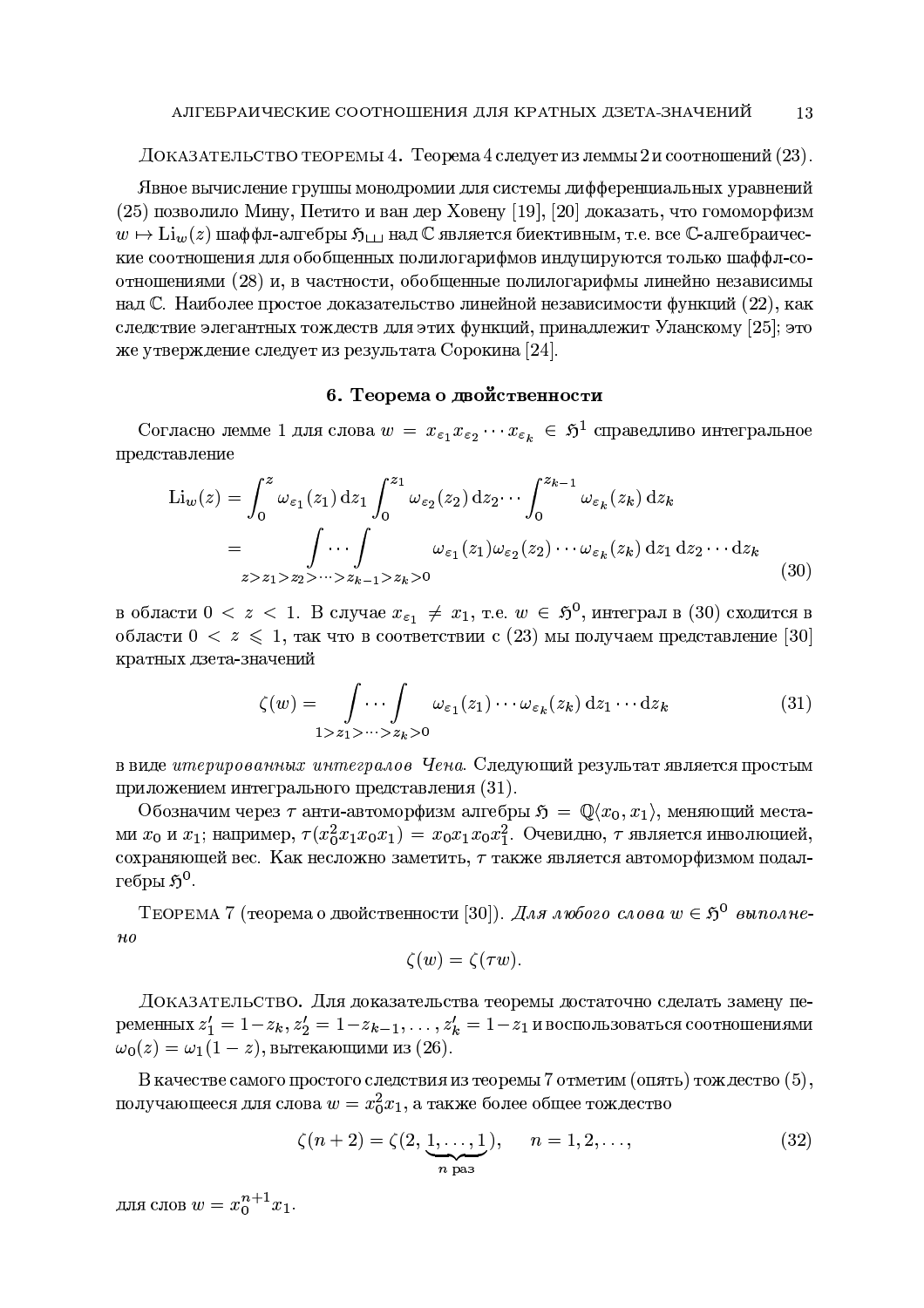## 7. Тождества: метод производящей функции

Другим приложением доказанных в лемме 1 дифференциальных уравнений для обобщенных полилогарифмов является метод производящей функции.

Отметим, что для фиксированного допустимого мультииндекса  $\mathbf{s} = (s_1, \ldots, s_l)$  соответствующее множество периодических полилогарифмов

$$
\mathrm{Li}_{\{\boldsymbol{s}\}_n}(z), \quad \mathrm{rge}\ \{\boldsymbol{s}\}_n = (\underbrace{\boldsymbol{s}, \boldsymbol{s}, \ldots, \boldsymbol{s}}_{n \text{ pas}}), \qquad n = 0, 1, 2, \ldots
$$

(см., например, [4], [28]), обладает производящей функцией

$$
L_{\mathbf{s}}(z,t):=\sum_{n=0}^{\infty} \text{Li}_{\{\mathbf{s}\}_n}(z)t^{n|\mathbf{s}|},
$$

удовлетворяющей обыкновенному дифференциальному уравнению относительно переменной z. Так, например, в случае  $\ell(s) = 1$ , т.е.  $s = (s)$ , согласно лемме 1 соответствующее дифференциальное уравнение имеет вид

$$
\left( \left( (1-z)\frac{\mathrm{d}}{\mathrm{d}z} \right) \left( z\frac{\mathrm{d}}{\mathrm{d}z} \right)^{s-1} - t^s \right) L_s(z,t) = 0,
$$

и его решение может быть явно указано в терминах обобщенного гипергеометрического ряда (см. [3], [4], [28]).

ЛЕММА 3 [4; теорема 12]. Имеет место равенство

$$
L_{(3,1)}(z,t) = F\left(\frac{1}{2}(1+i)t, -\frac{1}{2}(1+i)t; 1; z\right) \cdot F\left(\frac{1}{2}(1-i)t, -\frac{1}{2}(1-i)t; 1; z\right),\tag{33}
$$

 $\overline{e}$   $\overline{e}$   $F(a, b; c; z)$  – гауссова гипергеометрическая функция.

ДОКАЗАТЕЛЬСТВО. Несложная проверка (с помощью леммы 1 для левой части) показывает, что обе части аннигилируют под действием дифференциального оператора

$$
\left((1-z)\frac{\mathrm{d}}{\mathrm{d}z}\right)^2 \left(z\frac{\mathrm{d}}{\mathrm{d}z}\right)^2 - t^4;
$$

кроме того, первые члены в разложении по степеням  $z$  обеих частей (33) совпадают:

$$
1 + \frac{t^4}{8}z^2 + \frac{t^4}{18}x^3 + \frac{t^8 + 44t^4}{1536}x^4 + \cdots
$$

Отсюда следует утверждение леммы.

ТЕОРЕМА 8 [4], [28]. Для любого целого  $n \geq 1$  имеет место тождество

$$
\zeta(\{3,1\}_n) = \frac{2\pi^{4n}}{(4n+2)!} \,. \tag{34}
$$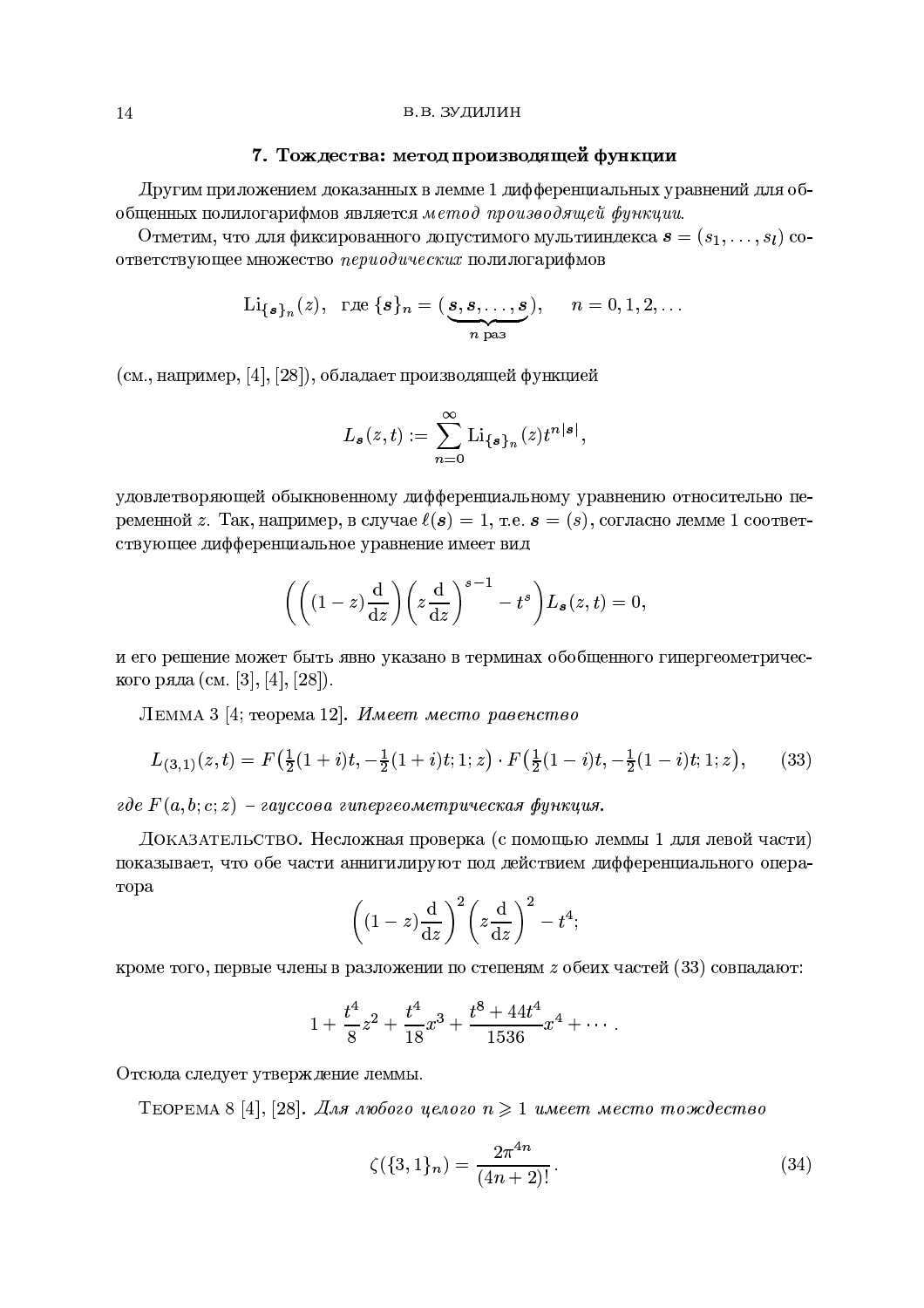# АЛГЕБРАИЧЕСКИЕ СООТНОШЕНИЯ ДЛЯ КРАТНЫХ ДЗЕТА-ЗНАЧЕНИЙ

Доказательство. Согласно формуле суммирования Гаусса [29; гл. 14]

$$
F(a, -a; 1; 1) = \frac{1}{\Gamma(1-a)\Gamma(1+a)} = \frac{\sin \pi a}{\pi a}
$$
(35)

после подстановки  $z = 1$  в равенство (33) получаем

$$
\sum_{n=0}^{\infty} \zeta(\{3,1\}_n)t^{4n} = L_{(3,1)}(1,t) = \frac{\sin\frac{1}{2}(1+i)\pi t}{\frac{1}{2}(1+i)\pi t} \cdot \frac{\sin\frac{1}{2}(1-i)\pi t}{\frac{1}{2}(1-i)\pi t}
$$

$$
= \frac{1}{2\pi^2 t^2} \cdot \left(e^{(1+i)\pi t/2} - e^{-(1+i)\pi t/2}\right) \left(e^{(1-i)\pi t/2} - e^{-(1-i)\pi t/2}\right)
$$

$$
= \frac{1}{2\pi^2 t^2} \cdot \left(e^{\pi t} + e^{-\pi t} - e^{i\pi t} - e^{-i\pi t}\right)
$$

$$
= \frac{1}{2\pi^2 t^2} \sum_{m=0}^{\infty} (1 + (-1)^m - i^m - (-i)^m) \frac{(\pi t)^m}{m!} = \sum_{n=0}^{\infty} \frac{2\pi^{4n} t^{4n}}{(4n+2)!}.
$$

Сравнение коэффициентов при одинаковых степенях приводит к требуемому тождест-By.

Утверждение теоремы 8 было сформулировано в [30] в качестве гипотезы. Это тождество - не единственный пример приложения метода производящей функции. Приведем еще несколько тождеств из [3], подобных  $(34)$ , для которых указанный метод также оказывается эффективным:

$$
\zeta(\{2\}_n) = \frac{2(2\pi)^{2n}}{(2n+1)!} \left(\frac{1}{2}\right)^{2n+1}, \quad \zeta(\{4\}_n) = \frac{4(2\pi)^{4n}}{(4n+2)!} \left(\frac{1}{2}\right)^{2n+1},
$$

$$
\zeta(\{6\}_n) = \frac{6(2\pi)^{6n}}{(6n+3)!}, \quad \zeta(\{8\}_n) = \frac{8(2\pi)^{8n}}{(8n+4)!} \left(\left(1 + \frac{1}{\sqrt{2}}\right)^{4n+2} + \left(1 - \frac{1}{\sqrt{2}}\right)^{4n+2}\right),
$$

$$
\zeta(\{10\}_n) = \frac{10(2\pi)^{10n}}{(10n+5)!} \left(1 + \left(\frac{1+\sqrt{5}}{2}\right)^{10n+5} + \left(\frac{1-\sqrt{5}}{2}\right)^{10n+5}\right)
$$
(36)

для  $n = 1, 2, \ldots$  Тождества

$$
\zeta(m+2,\{1\}_n)=\zeta(n+2,\{1\}_m), \quad m,n=0,1,2,\ldots,
$$

могут быть получены как с помощью метода производящей функции [10], так и с помощью доказанной теоремы 7.

Несколько иной пример производящих функций связан с обобщением тождества Апери  $[1]$ 

$$
\zeta(3) = \frac{5}{2} \sum_{k=1}^{\infty} \frac{(-1)^{k-1}}{k^3 \binom{2k}{k}};
$$

именно, справедливы разложения [16], [2]

$$
\sum_{n=0}^{\infty} \zeta(2n+3)t^{2n} = \sum_{k=1}^{\infty} \frac{1}{k^3(1-t^2/k^2)} = \sum_{k=1}^{\infty} \frac{(-1)^{k-1}}{k^3\binom{2k}{k}} \left(\frac{1}{2} + \frac{2}{1-t^2/k^2}\right) \prod_{l=1}^{k-1} \left(1 - \frac{t^2}{l^2}\right).
$$
  

$$
\sum_{n=0}^{\infty} \zeta(4n+3)t^{4n} = \sum_{k=1}^{\infty} \frac{1}{k^3(1-t^4/k^4)} = \frac{5}{2} \sum_{k=1}^{\infty} \frac{(-1)^{k-1}}{k^3\binom{2k}{k}} \frac{1}{1-t^4/k^4} \prod_{l=1}^{k-1} \frac{1+4t^4/l^4}{1-t^4/l^4}.
$$
  
(37)

15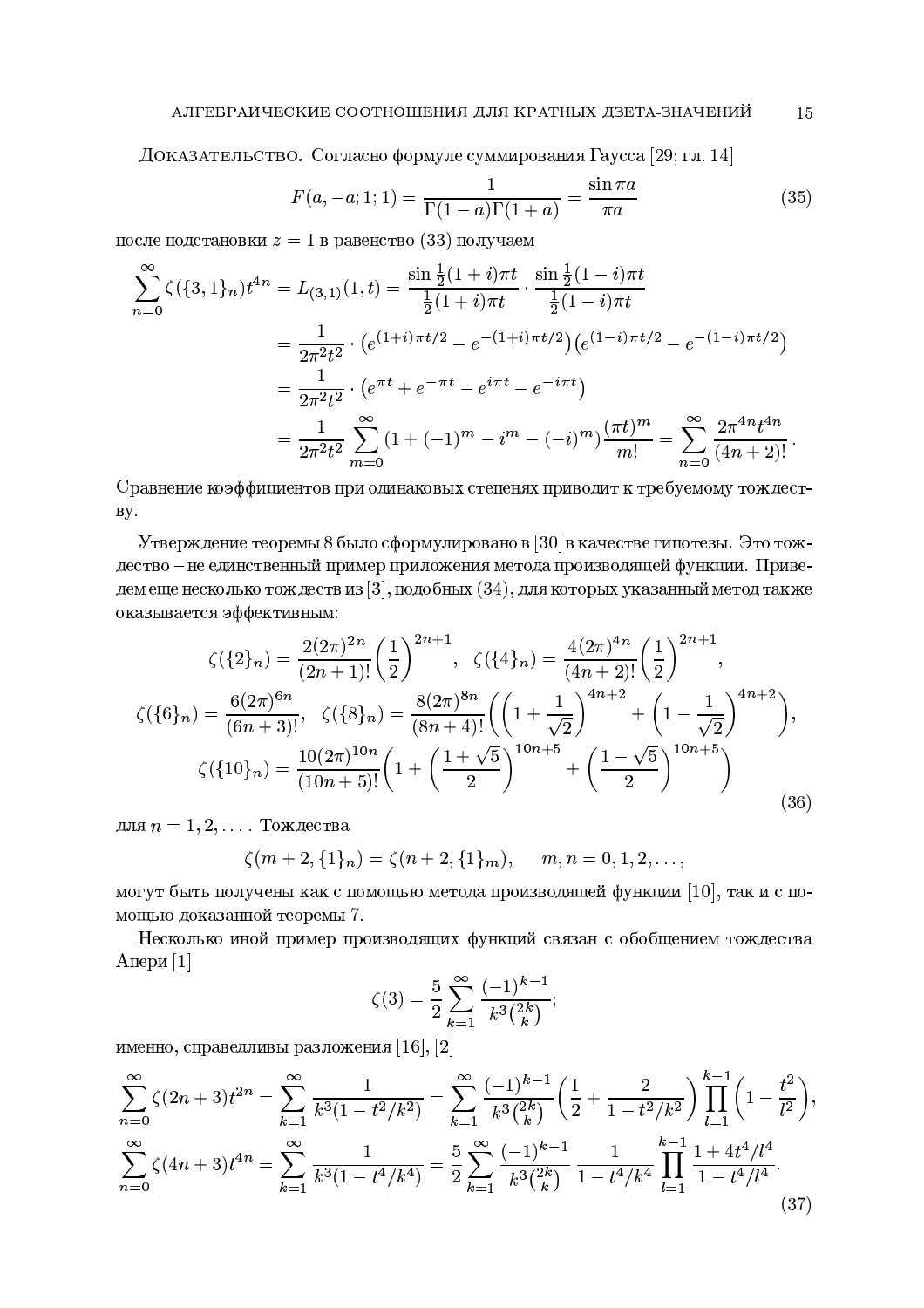Доказательство этих и некоторых других тождеств основано на применении формул преобразования и суммирования обобщенных гипергеометрических функций, подобно применению формулы (35) при доказательстве теоремы 8. Тождества (37) оказываются чрезвычайно полезными для быстрого вычисления значений дзета-функции Римана в нечетных пелых точках.

Отметим также соотношения

$$
\zeta(\{2\}_n, 1) = 2\zeta(2n+1), \quad n = 1, 2, \dots,
$$
\n(38)

получающиеся в результате последовательного применения результатов работ [26] (или [33]) и [32]. Равенства (38) также обобщают тождество Эйлера (5) и тесно связаны с одним из способов доказательства теорем Апери [1] и Ривоаля [22], упомянутых в разделе 1. Однако вывод соотношений (38) из теорем 4–6 в случае произвольного  $n$ до сих пор неизвестен.

#### 8. Квази-шаффл-произведения

Предложенная Хоффманом [12] конструкция позволяет рассматривать каждую из алгебр  $\mathfrak{H}_{\sqcup}$  и  $\mathfrak{H}^1_*$  как частный случай некоторой общей алгебраической структуры. Именно этому обобщающему объекту и посвящен настоящий раздел.

Рассмотрим градуированную по степени некоммутативную полиномиальную алгебру  $\mathfrak{A} = \mathcal{K}(A)$  над полем  $\mathcal{K} \subset \mathbb{C}$ ; здесь  $A$  – локально конечное множество образующих (т.е. множество образующих фиксированной положительной степени конечно). Как обычно, элементы множества  $A$  будем называть буквами, а мономы от этих букв - словами. Для любого слова w через  $\ell(w)$  обозначим его длину (количество букв, участвующих в его записи), а через  $|w|$  – его вес или степень (сумму степеней букв). Единственное слово длины 0 и веса 0 – пустое слово – обозначим через 1; оно является единицей алгебры  $\mathfrak{A}$ . Нейтральный элемент алгебры  $\mathfrak{A}$  обозначим через 0.

Определим теперь произведение  $\circ$ , аддитивно распространяя его на всю алгебру 2, с помощью следующих правил:

$$
1 \circ w = w \circ 1 = w \tag{39}
$$

для любого слова w,

$$
a_j u \circ a_k v = a_j (u \circ a_k v) + a_k (a_j u \circ v) + [a_j, a_k](u \circ v)
$$
\n
$$
(40)
$$

для любых слов  $u, v$  и букв  $a_j, a_k \in A$ , где функционал

$$
[\cdot\,,\cdot\,]\colon \bar{A}\times\bar{A}\to\bar{A}\tag{41}
$$

 $(\bar{A} := A \cup \{0\})$  удовлетворяет свойствам

- $(S0)$  [a, 0] = 0 для любого  $a \in \overline{A}$ ;
- (S1)  $[[a_j, a_k], a_l] = [a_j, [a_k, a_l]]$ для любых $a_j, a_k, a_l \in \overline{A};$
- $($ S2) либо  $[a_j, a_k] = 0$ , либо  $|[a_k, a_j]| = |a_j| + |a_k|$  для любых  $a_j, a_k \in A$ .

Тогда  $\mathfrak{A}_{\circ} := (\mathfrak{A}, \circ)$  является ассоциативной градуированной К-алгеброй, а в случае справедливости дополнительного свойства

 $($ S3)  $[a_j, a_k] = [a_k, a_j]$  для любых  $a_j, a_k \in \bar{A}$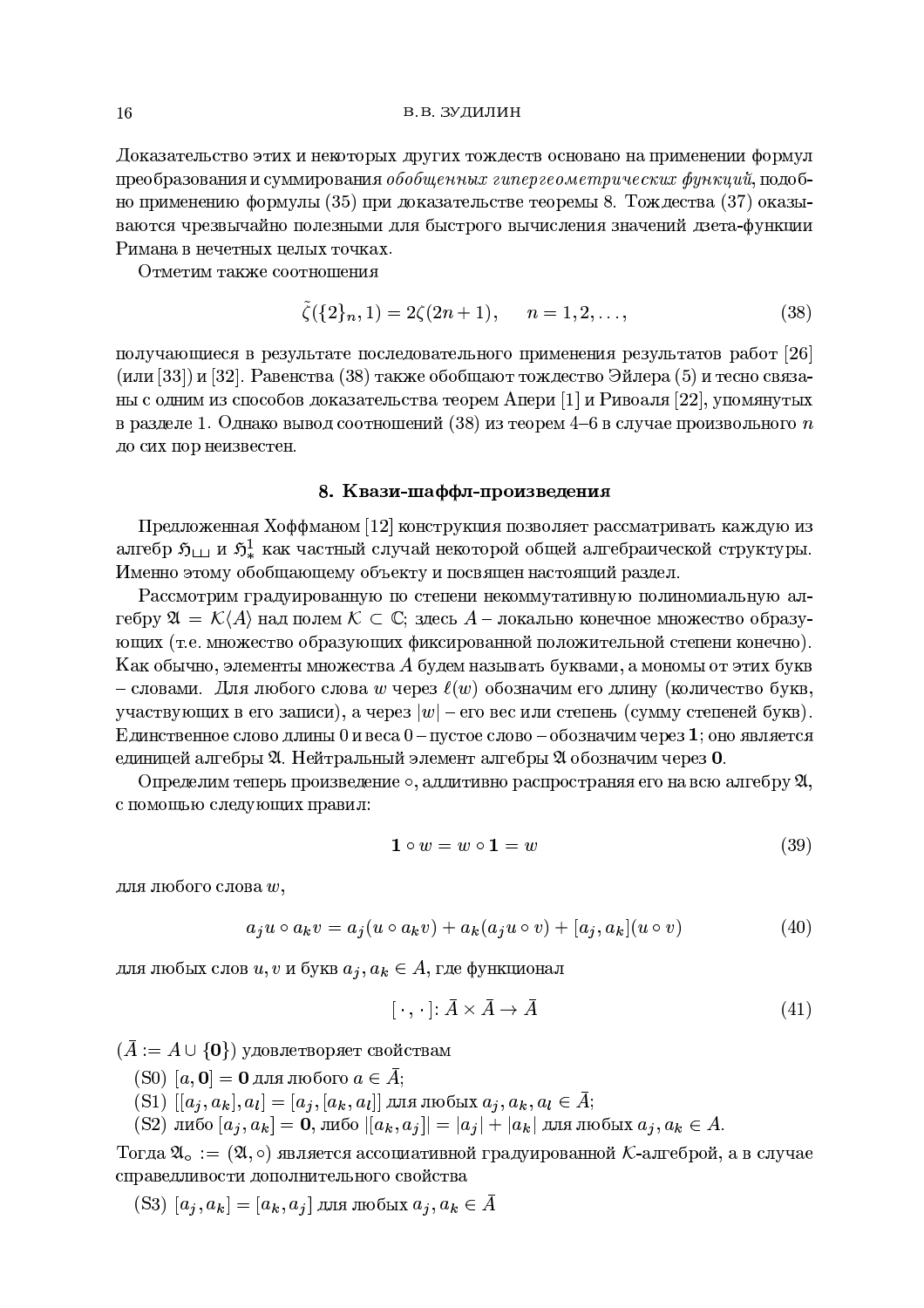она является коммутативной К-алгеброй [12; теорема 2.1].

Если  $[a_i, a_k] = 0$  для всех букв  $a_i, a_k \in A$ , то  $(\mathfrak{A}, \circ)$  является стандартной шаффлалгеброй; в частном случае  $A = \{x_0, x_1\}$  мы получаем шаффл-алгебру  $\mathfrak{A}_{\alpha} = \mathfrak{H}_{\square}$ кратных дзета-значений (или полилогарифмов). Стаффл-алгебра  $\mathfrak{H}^1_*$  отвечает выбору образующих элементов  $A = \{y_j\}_{j=1}^{\infty}$  и функционала

$$
[y_j, y_k] = y_{j+k} \quad \text{ and density } j \geqslant 1 \text{ is } k \geqslant 1.
$$

Определим на алгебре 24 с заданным функционалом (41) двойственное произведение  $\bar{\circ}$  при помощи правил

$$
\mathbf{1} \,\overline{\circ}\, w = w \,\overline{\circ}\, \mathbf{1} = w,
$$
  

$$
ua_j \,\overline{\circ}\, va_k = (u \,\overline{\circ}\, va_k)a_j + (ua_j \,\overline{\circ}\, v)a_k + (u \,\overline{\circ}\, v)[a_j, a_k]
$$

вместо (39), (40) соответственно. Тогда  $\mathfrak{A}_{\bar{o}} := (\mathfrak{A}, \bar{o})$  также является (коммутативной в случае выполнения свойства (S3)) градуированной  $K$ -алгеброй.

ТЕОРЕМА 9. Алгебры  $\mathfrak{A}_{\alpha} u \mathfrak{A}_{\overline{\alpha}}$  совпадают.

ДОКАЗАТЕЛЬСТВО. Достаточно доказать соотношение

$$
w_1 \circ w_2 = w_1 \bar{\circ} w_2 \tag{42}
$$

для любых слов  $w_1, w_2 \in \mathcal{K}(A)$ . Будем проводить доказательство индукцией по величине  $\ell(w_1) + \ell(w_2)$ . Если  $\ell(w_1) = 0$  или  $\ell(w_2) = 0$ , то соотношение (42) превращается в очевидное тождество. Если  $\ell(w_1) = \ell(w_2) = 1$ , т.е.  $w_1 = a_1$  и  $w_2 = a_2$  являются буквами, то

$$
a_1 \circ a_2 = a_1 a_2 + a_2 a_1 + [a_1, a_2] = a_1 \circ a_2.
$$

В случае  $\ell(w_1) > 1$  и  $\ell(w_2) = 1$ , записывая  $w_1 = a_1 u a_2$  и  $w_2 = a_3 \in A$  и используя индукционное предположение, получаем

$$
a_1ua_2 \circ a_3 = a_1(ua_2 \circ a_3) + a_3a_1ua_2 + [a_1, a_3]ua_2
$$
  
\n
$$
= a_1(ua_2 \circ a_3) + a_3a_1ua_2 + [a_1, a_3]ua_2
$$
  
\n
$$
= a_1((u \circ a_3)a_2 + ua_2a_3 + u[a_2, a_3]) + a_3a_1ua_2 + [a_1, a_3]ua_2
$$
  
\n
$$
= a_1((u \circ a_3)a_2 + ua_2a_3 + u[a_2, a_3]) + a_3a_1ua_2 + [a_1, a_3]ua_2
$$
  
\n
$$
= (a_1(u \circ a_3) + a_3a_1u + [a_1, a_3]u)a_2 + a_1ua_2a_3 + a_1u[a_2, a_3]
$$
  
\n
$$
= (a_1u \circ a_3)a_2 + a_1ua_2a_3 + a_1u[a_2, a_3]
$$
  
\n
$$
= (a_1u \circ a_3)a_2 + a_1ua_2a_3 + a_1u[a_2, a_3]
$$
  
\n
$$
= a_1ua_2 \circ a_3.
$$

Аналогично (но с более громоздкими выкладками) мы действуем в оставшемся случае  $\ell(w_1) > 1$  и  $\ell(w_2) > 1$ . Полагая  $w_1 = a_1 u a_2, w_2 = a_3 v a_4$  и используя индукционное предположение, находим

$$
a_1ua_2 \circ a_3va_4 = a_1(ua_2 \circ a_3va_4) + a_3(a_1ua_2 \circ va_4) + [a_1, a_3](ua_2 \circ va_4)
$$
  
=  $a_1(ua_2 \circ a_3va_4) + a_3(a_1ua_2 \circ va_4) + [a_1, a_3](ua_2 \circ va_4)$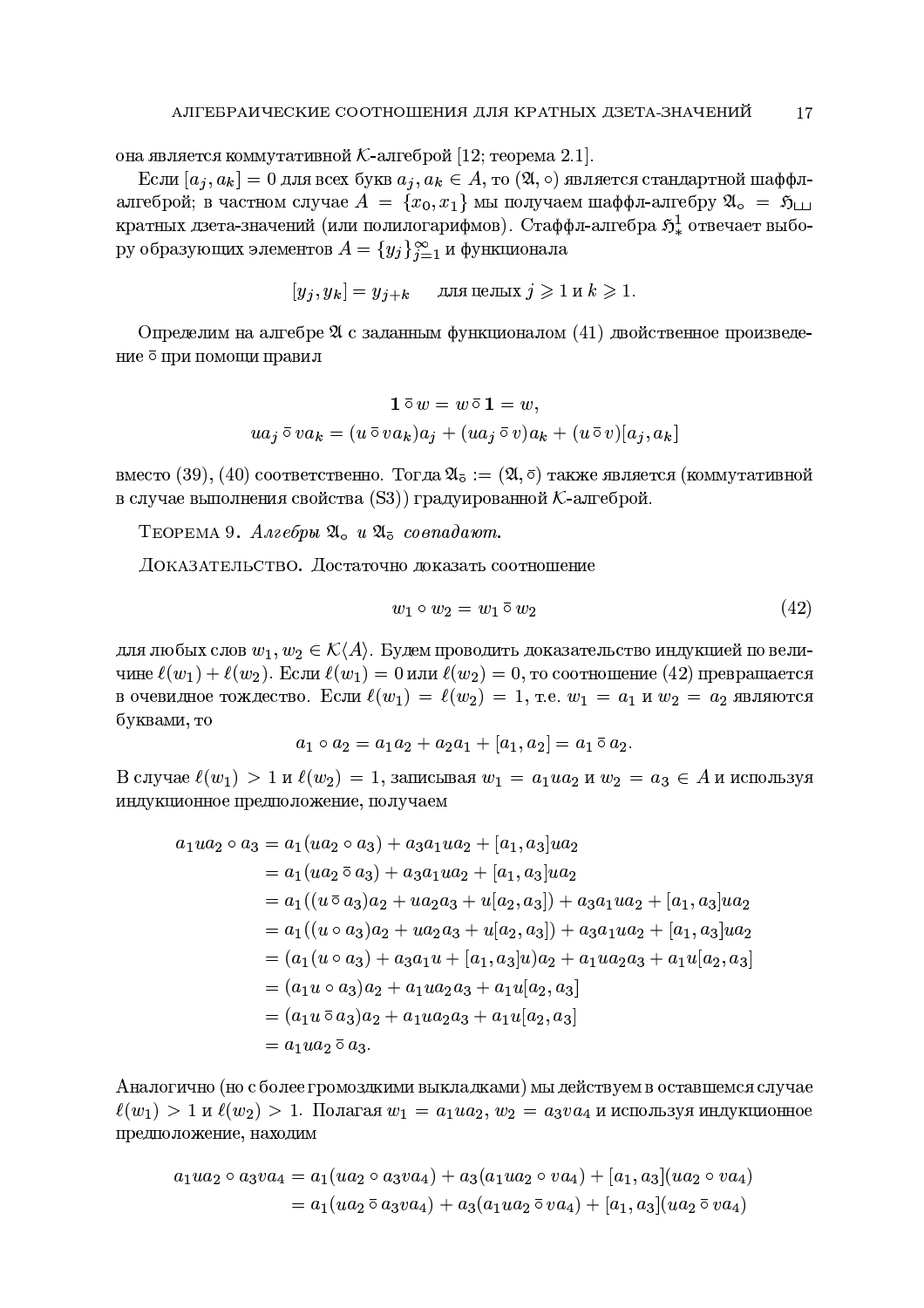$$
= a_1((u \bar{o} a_3 v a_4)a_2 + (u a_2 \bar{o} a_3 v)a_4 + (u \bar{o} a_3 v)[a_2, a_4])
$$
  
+ 
$$
a_3((a_1 u \bar{o} v a_4)a_2 + (a_1 u a_2 \bar{o} v)a_4 + (a_1 u \bar{o} v)[a_2, a_4])
$$
  
+ 
$$
[a_1, a_3]((u \bar{o} v a_4)a_2 + (u a_2 \bar{o} v)a_4 + (u \bar{o} v)[a_2, a_4])
$$
  
= 
$$
a_1((u \circ a_3 v a_4)a_2 + (u a_2 \circ a_3 v)a_4 + (u \circ a_3 v)[a_2, a_4])
$$
  
+ 
$$
a_3((a_1 u \circ v a_4)a_2 + (a_1 u a_2 \circ v)a_4 + (a_1 u \circ v)[a_2, a_4])
$$
  
+ 
$$
[a_1, a_3]((u \circ v a_4)a_2 + (u a_2 \circ v)a_4 + (u \circ v)[a_2, a_4])
$$
  
= 
$$
(a_1(u \circ a_3 v a_4) + a_3(a_1 u \circ v a_4) + [a_1, a_3](u \circ v a_4))a_2
$$
  
+ 
$$
(a_1(u a_2 \circ a_3 v) + a_3(a_1 u a_2 \circ v) + [a_1, a_3](u a_2 \circ v))a_4
$$
  
+ 
$$
(a_1(u \circ a_3 v) + a_3(a_1 u \circ v) + [a_1, a_3](u \circ v))[a_2, a_4]
$$
  
= 
$$
(a_1 u \bar{o} a_3 v a_4)a_2 + (a_1 u a_2 \bar{o} a_3 v)a_4 + (a_1 u \bar{o} a_3 v)[a_2, a_4]
$$
  
= 
$$
(a_1 u \bar{o} a_3 v a_4)a_2 + (a_1 u a_2 \bar{o} a_3 v)a_4 + (a_1 u \bar{o} a_3 v)[a_2, a_4]
$$
  
= 
$$
a_1 u a_2 \bar{o} a_3 v a_4.
$$

Это завершает доказательство теоремы.

ЗАМЕЧАНИЕ. При наличии свойства (S3) приведенные рассуждения можно значительно упростить. Однако нам представляется важным совпадение алгебр  $\mathfrak{A}_{\mathrm{o}}$  и  $\mathfrak{A}_{\mathrm{\overline{o}}}$  в самой общей ситуации, когда функционал (41) удовлетворяет условиям (S0)-(S2).

В заключение этого раздела докажем еще одно вспомогательное утверждение.

ЛЕММА 4. Для любой буквы  $a \in A$  и любых слов  $u, v \in \mathfrak{A}$  справедливо тож- $\partial e$ cmoo

$$
a \circ uv - (a \circ u)v = u(a \circ v - av). \tag{43}
$$

ДОКАЗАТЕЛЬСТВО. Докажем утверждение индукцией по количеству букв в слове *и*. Если слово *и* пустое, то тождество (43) является тавтологией. В противном случае запишем слово *и* в виде  $u = a_1 u_1$ , где  $a_1 \in A$  и слово  $u_1$  состоит из меньшего количества букв, т.е. для него тождество

$$
a\circ u_1v-(a\circ u_1)v=u_1(a\circ v-av)
$$

выполнено. Тогда

$$
a \circ uv - (a \circ u)v = a \circ a_1u_1v - (a \circ a_1u_1)v
$$
  
= 
$$
aa_1u_1v + a_1(a \circ u_1v) + [a, a_1]u_1v
$$
  
- 
$$
(aa_1u_1 + a_1(a \circ u_1) + [a, a_1]u_1)v
$$
  
= 
$$
a_1(a \circ u_1v - (a \circ u_1)v) = a_1u_1(a \circ v - av)
$$
  
= 
$$
u(a \circ v - av),
$$

что и требовалось доказать.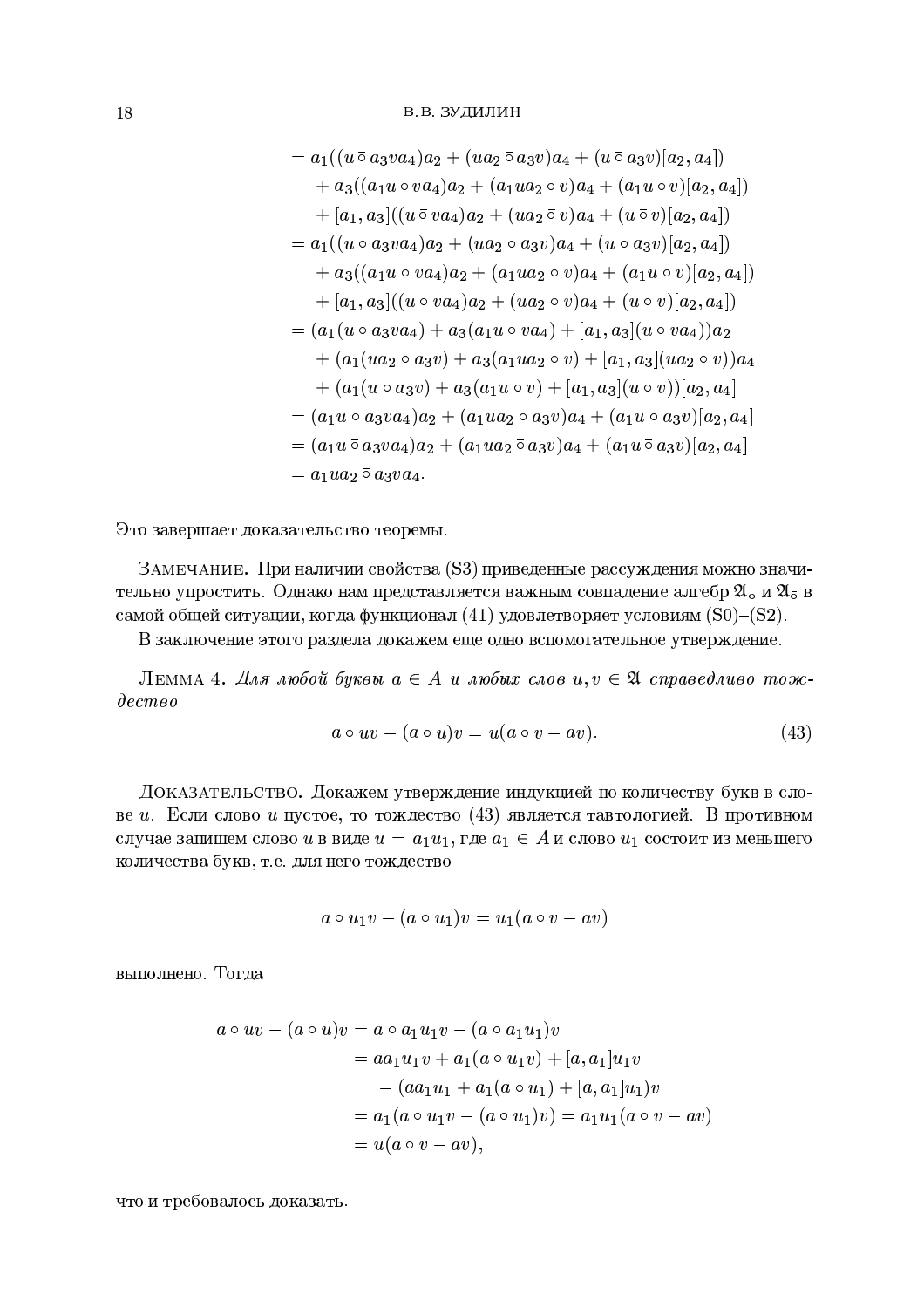# 9. Функциональная модель стаффл-алгебры

Функциональная модель стаффл-алгебры  $\mathfrak{H}_*$  не может быть описана в полной аналогии с полилогарифмической моделью шаффл-алгебры  $\mathfrak{H}_{111}$ , поскольку правило (17) не имеет дифференциальной интерпретации подобно (16). Поэтому мы воспользуемся разностной интерпретацией правила (17), именно (простейшим) разностным операто-**DOM** 

$$
Df(t) = f(t-1) - f(t)
$$

Как несложно проверить,

$$
D(f_1(t)f_2(t)) = Df_1(t) \cdot f_2(t) + f_1(t) \cdot Df_2(t) + Df_1(t) \cdot Df_2(t), \tag{44}
$$

а обратное отображение

$$
Ig(t) = \sum_{n=1}^{\infty} g(t+n),
$$

т.е.  $D(Iq(t)) = q(t)$ , определено с точностью до постоянного слагаемого при условии, что на функцию  $q(t)$  накладываются некоторые дополнительные ограничения при  $t \to +\infty$ , например  $q(t) = O(t^{-2})$ .

ЗАМЕЧАНИЕ. Согласно [6; §3, п. 1] оператор D связан с оператором дифференцирования d/dt следующим образом:

$$
D = e^{-d/dt} - 1 = \sum_{n=1}^{\infty} \frac{(-1)^n}{n!} \frac{d^n}{dt^n}.
$$

Указанное равенство обосновывается формальным применением формулы Тейлора:

$$
f(t-1) = f(t) + \sum_{n=1}^{\infty} \frac{(-1)^n}{n!} \frac{d^n}{dt^n} f(t);
$$

на самом деле, последнее равенство верно для любой целой функции. Экспоненцирование лифференцирований (на алгебрах слов) в связи с обобщением теоремы 1 проводится в разделе 12 далее.

Естественная аналогия с леммами 1, 2 согласно (17) и (44) подразумевает наличие функций  $\omega_i(t)$ , удовлетворяющих условиям

$$
\omega_j(t)\omega_k(t)=\omega_{j+k}(t)\quad \text{ для цельіх } j\geqslant 1\text{ и } k\geqslant 1.
$$

Самый простой выбор задается формулами

$$
\omega_j(t) = \frac{1}{t^j}, \quad j = 1, 2, \dots
$$

и это приводит нас к функциям

$$
\mathrm{Ri}_{\boldsymbol{s}}(t) = \mathrm{Ri}_{s_1,\ldots,s_{l-1},s_l}(t) := I\left(\frac{1}{t^{s_l}}\mathrm{Ri}_{s_1,\ldots,s_{l-1}}(t)\right), \quad \mathrm{Ri}_{\mathbf{1}}(t) := 1,
$$

определяемым индукцией по длине мультииндекса. Согласно определению мы получаем

$$
D \operatorname{Ri}_{uy_j}(t) = \frac{1}{t^j} \operatorname{Ri}_u(t),\tag{45}
$$

что в некотором смысле является дискретным аналогом формулы  $(25)$ .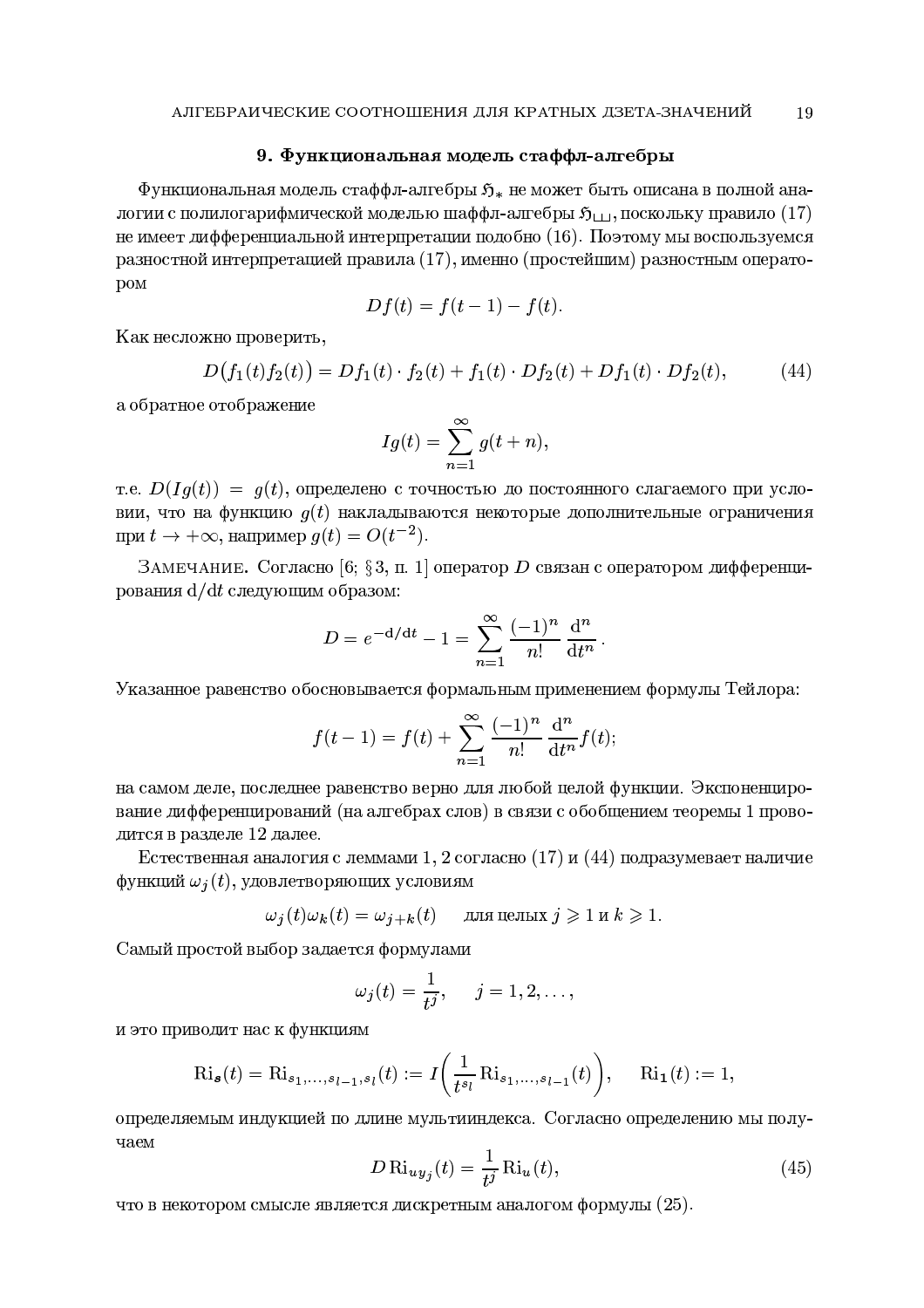ЛЕММА 5. Справедливо равенство

$$
\mathrm{Ri}_{\mathbf{s}}(t) = \sum_{n_1 > \dots > n_{l-1} > n_l \geqslant 1} \frac{1}{(t+n_1)^{s_1} \cdots (t+n_{l-1})^{s_{l-1}} (t+n_l)^{s_l}}; \tag{46}
$$

в частности,

$$
\mathrm{Ri}_{\boldsymbol{s}}(0) = \zeta(\boldsymbol{s}), \qquad \boldsymbol{s} \in \mathbb{Z}^l, \quad s_1 \geqslant 2, \ s_2 \geqslant 1, \ \ldots, \ s_l \geqslant 1,\tag{47}
$$

$$
\lim_{t \to +\infty} \text{Ri}_{\mathbf{s}}(t) = 0, \qquad \mathbf{s} \in \mathbb{Z}^l, \quad s_1 \geqslant 2, \ s_2 \geqslant 1, \ \dots, \ s_l \geqslant 1. \tag{48}
$$

ДОКАЗАТЕЛЬСТВО. Пользуясь определением, находим

$$
Ri_s(t) = I\left(\frac{1}{t^{s_l}} Ri_{s_1,\ldots,s_{l-1}}(t)\right)
$$
  
=  $I\left(\frac{1}{t^{s_l}} \sum_{n_1 > \cdots > n_{l-1} \geq 1} \frac{1}{(t+n_1)^{s_1} \cdots (t+n_{l-1})^{s_{l-1}}}\right)$   
=  $\sum_{n=1}^{\infty} \frac{1}{(t+n)^{s_l}} \sum_{n_1 > \cdots > n_{l-1} \geq 1} \frac{1}{(t+n_1+n)^{s_1} \cdots (t+n_{l-1}+n)^{s_{l-1}}}$   
=  $\sum_{n'_1 > \cdots > n'_{l-1} > n \geq 1} \frac{1}{(t+n'_1)^{s_1} \cdots (t+n'_{l-1})^{s_{l-1}}(t+n)^{s_l}},$ 

что и приводит нас к требуемой формуле (46).

Определим теперь произведение  $\bar{*}$  на  $\mathfrak{H}^1$  (и, в частности, на подалгебре  $\mathfrak{H}^0$ ) с помощью правил

$$
\mathbf{1} \overline{\ast} w = w \overline{\ast} \mathbf{1} = w,
$$
  

$$
uy_j \overline{\ast} vy_k = (u \overline{\ast} vy_k)y_j + (uy_j \overline{\ast} v)y_k + (u \overline{\ast} v)y_{j+k}
$$
 (49)

вместо  $(15)$ ,  $(17)$ .

ЛЕММА 6. Отображение  $w \mapsto \text{Ri}_w(t)$  является гомоморфизмом алгебры  $(\mathfrak{H}^0, \overline{\ast})$  $na C([0, +\infty); \mathbb{R}).$ 

Доказательство. Нам необходимо проверить соотношение

$$
\text{Ri}_{w_1 \bar * w_2}(z) = \text{Ri}_{w_1}(z) \text{Ri}_{w_2}(z) \quad \text{and } \text{mse} \quad w_1, w_2 \in \mathfrak{H}^0; \tag{50}
$$

не ограничивая общности, будем считать  $w_1, w_2$  словами алгебры  $\mathfrak{H}^0$ . Докажем соотношение (50) индукцией по величине  $\ell(w_1) + \ell(w_2)$ ; если  $w_1 = 1$  или  $w_2 = 1$ , то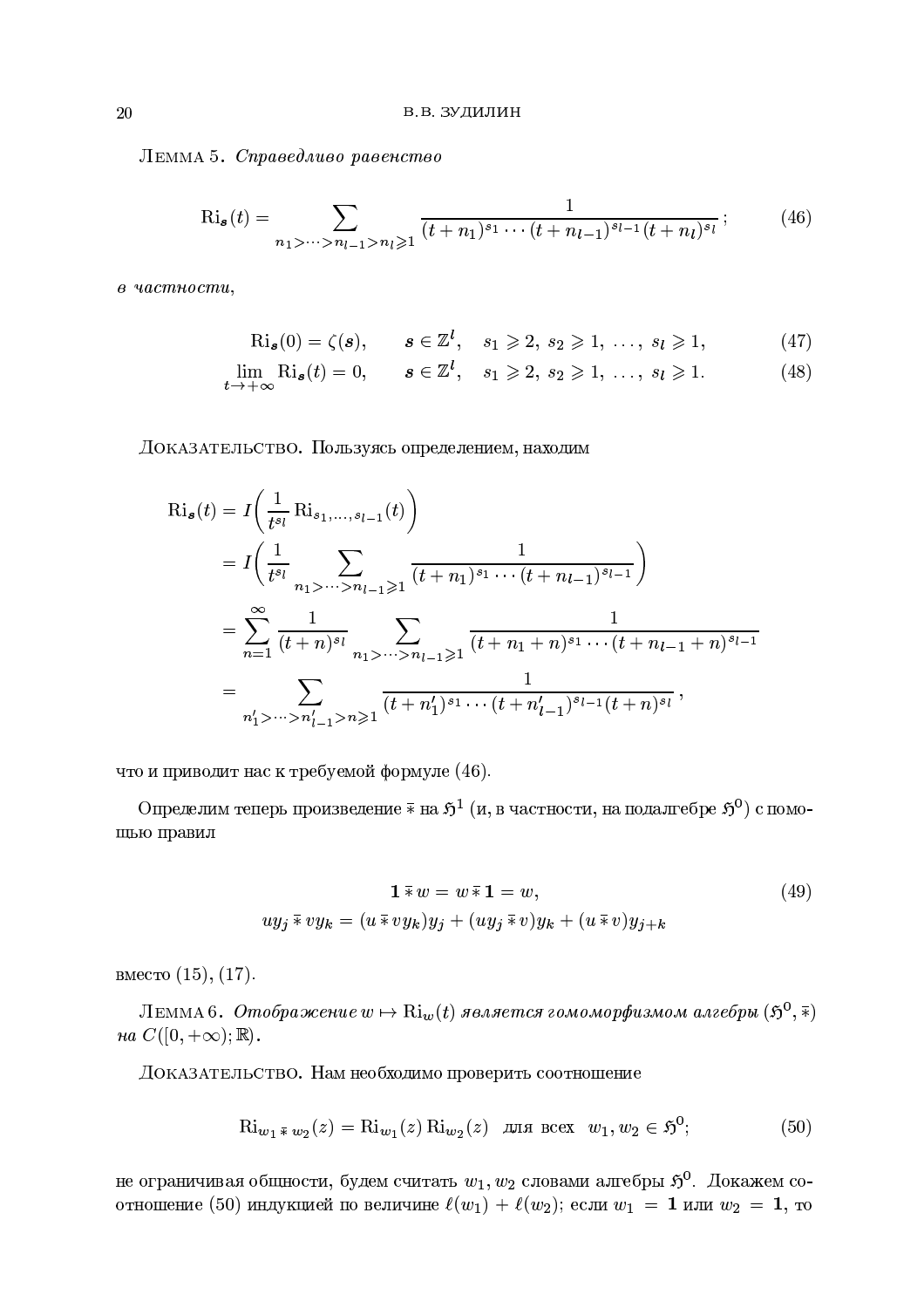справедливость (50) очевидна ввиду (49). В противном случае запишем  $w_1 = uy_j$ ,  $w_2 = vy_k$  и воспользуемся формулами  $(44)$ ,  $(45)$  и индуктивным предположением:

$$
D(\text{Ri}_{w_1}(t) \text{Ri}_{w_2}(t)) = D(\text{Ri}_{uy_j}(t) \text{Ri}_{vy_k}(t))
$$
  
\n
$$
= D \text{Ri}_{uy_j}(t) \cdot \text{Ri}_{vy_k}(t) + \text{Ri}_{uy_j}(t) \cdot D \text{Ri}_{vy_k}(t)
$$
  
\n
$$
+ D \text{Ri}_{uy_j}(t) \cdot D \text{Ri}_{vy_k}(t)
$$
  
\n
$$
= \frac{1}{t^j} \text{Ri}_u(t) \text{Ri}_{vy_k}(t) + \frac{1}{t^k} \text{Ri}_{uy_j}(t) \text{Ri}_v(t) + \frac{1}{t^{j+k}} \text{Ri}_u(t) \text{Ri}_v(t)
$$
  
\n
$$
= \frac{1}{t^j} \text{Ri}_{u \bar{\ast} v y_k}(t) + \frac{1}{t^k} \text{Ri}_{uy_j \bar{\ast} v}(t) + \frac{1}{t^{j+k}} \text{Ri}_{u \bar{\ast} v}(t)
$$
  
\n
$$
= D(\text{Ri}_{(u \bar{\ast} v y_k)y_j}(t) + \text{Ri}_{(uy_j \bar{\ast} v)y_k}(t) + \text{Ri}_{(u \bar{\ast} v)y_{j+k}}(t))
$$
  
\n
$$
= D \text{Ri}_{uy_j \bar{\ast} vy_k}(t)
$$
  
\n
$$
= D \text{Ri}_{u_1 \bar{\ast} w_2}(t).
$$

Следовательно,

$$
\text{Ri}_{w_1}(t) \text{Ri}_{w_2}(t) = \text{Ri}_{w_1 \bar{\ast} w_2}(t) + C \tag{51}
$$

и, устремляя  $t \kappa + \infty$ , согласно (48) получаем  $C = 0$ . Таким образом, соотношение  $(51)$  превращается в требуемое равенство (50). Лемма доказана.

ДОКАЗАТЕЛЬСТВО ТЕОРЕМЫ 5. Согласно (47) теорема 5 следует из леммы 6 и теоремы 9.

## 10. Гомоморфизм Хоффмана для стаффл-алгебры

Другой способ доказательство теоремы 5 (а также леммы 6) основан на гомоморфизме Хоффмана  $\phi: \mathfrak{H}^1 \to \mathbb{Q}[[t_1, t_2, \dots]],$  где  $\mathbb{Q}[[t_1, t_2, \dots]]$  есть  $\mathbb{Q}$ -алгебра формальных степенных рядов от счетного множества (коммутирующих) переменных  $t_1, t_2, \ldots$ (см. [11], [13]). Именно, Q-линейное отображение  $\phi$  определяется правилами  $\phi(1) := 1$  $\overline{M}$ 

$$
\phi(y_{s_1}y_{s_2}\cdots y_{s_l}) := \sum_{n_1 > n_2 > \cdots > n_l \geq 1} t_{n_1}^{s_1} t_{n_2}^{s_2} \cdots t_{n_l}^{s_l}, \quad s \in \mathbb{Z}^l, s_1 \geq 1, \ldots, s_l \geq 1.
$$

Образом гомоморфизма (и, в действительности, мономорфизма)  $\phi$  является алгебра QSym квазисимметрических функций. Здесь под квазисимметрической функ- $\it u \it u \it e \it \rm u$ понимается формальный степенной ряд (ограниченной степени) от переменных  $t_1, t_2, \ldots$ , у которого коэффициенты при мономах  $t_{n_1}^{s_1} t_{n_2}^{s_2} \cdots t_{n_l}^{s_l}$  и  $t_{n'_1}^{s_1} t_{n'_2}^{s_2} \cdots t_{n'_l}^{s_l}$  совпадают, как только  $n_1 > n_2 > \cdots > n_l$  и  $n'_1 > n'_2 > \cdots > n'_l$  (наше определение несколько отличается от соответствующего определения из [13], но приводит к одной и той же алгебре  $QSym$  квазисимметрических функций). В этих терминах гомоморфизм  $w \mapsto \text{Ri}_w(t)$  из леммы 6 определается как ограничение гомоморфизма  $\phi$  на  $\mathfrak{H}^0$  с помощью подстановки  $t_n = 1/(t + n), n = 1, 2, \ldots$ 

Другой подход к доказательству стаффл-соотношений для кратных дзета-значений был недавно предложен Картье (см. [28]). Несколько модифицируя оригинальную схему Картье, мы продемонстрируем основные идеи этого подхода на примере доказательства тождества Эйлера

$$
\zeta(s_1)\zeta(s_2) = \zeta(s_1 + s_2) + \zeta(s_1, s_2) + \zeta(s_2, s_1), \qquad s_1 \geqslant 2, \ s_2 \geqslant 2. \tag{52}
$$

21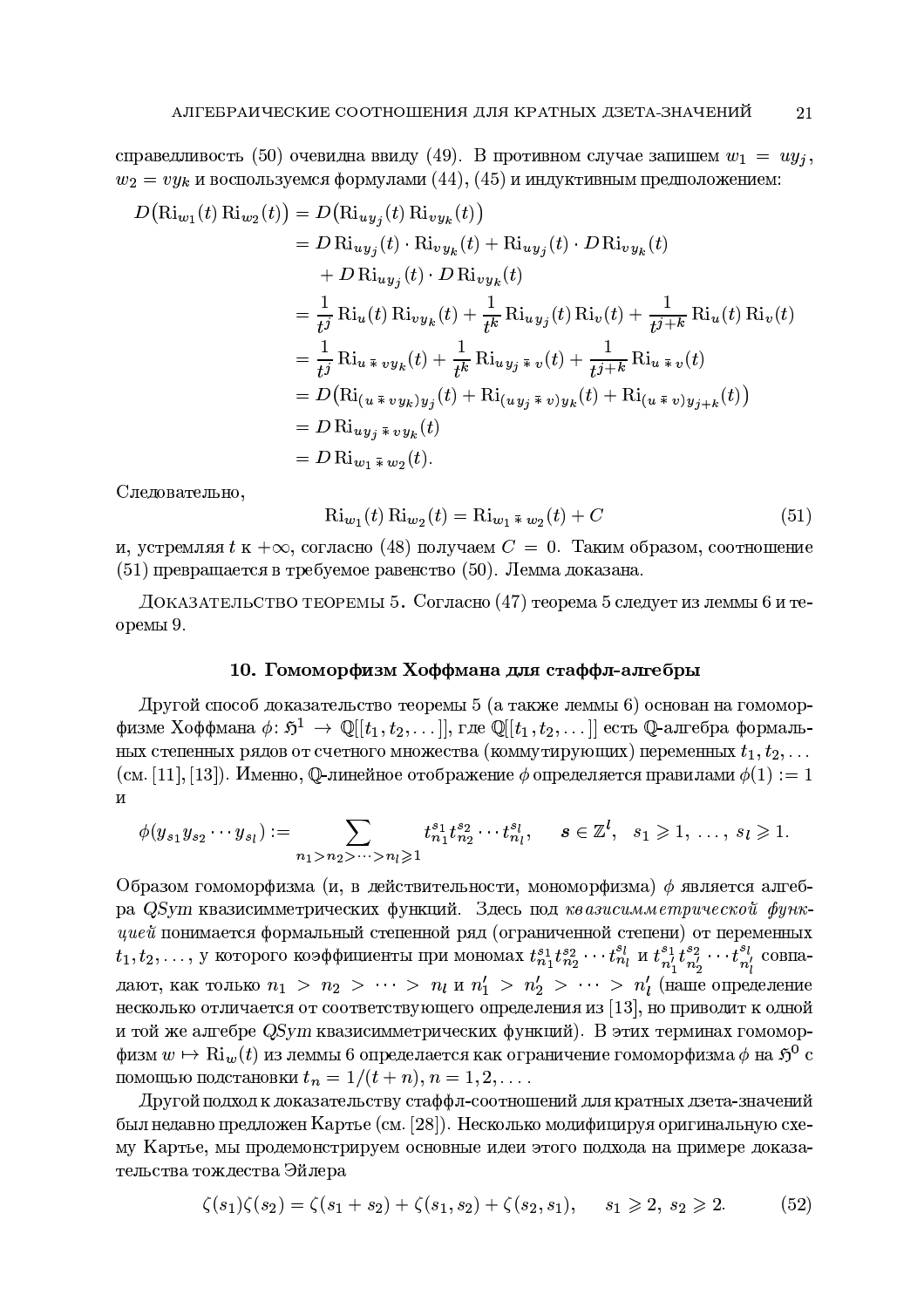Для этого нам необходимо иное по сравнению с (31) интегральное представление

$$
\zeta(s) = \int \cdots \int \prod_{[0,1]^{|s|}}^{l-1} \frac{t_1 t_2 \cdots t_{s_1 + \cdots + s_j}}{1 - t_1 t_2 \cdots t_{s_1 + \cdots + s_j}} \cdot \frac{\mathrm{d} t_1 \, \mathrm{d} t_2 \cdots \mathrm{d} t_{|s|}}{1 - t_1 t_2 \cdots t_{s_1 + s_2 + \cdots + s_l}}, \quad l = \ell(s), \tag{53}
$$

для допустимых мультииндексов  $s$ , на которое нам любезно указал Нестеренко и которое доказывается непосредственным интегрированием ряда

$$
\frac{1}{1-t} = \sum_{n=0}^{\infty} t^n.
$$

Осуществляя в элементарном тождестве

$$
\frac{1}{(1-u)(1-v)} = \frac{1}{1-uv} + \frac{u}{(1-u)(1-uv)} + \frac{v}{(1-v)(1-uv)}
$$

подстановку  $u = t_1 \cdots t_{s_1}$ ,  $v = t_{s_1+1} \cdots t_{s_2}$  и интегрируя по гиперкубу  $[0, 1]^{s_1+s_2}$  в соответствии с  $(53)$ , мы приходим к тождеству  $(52)$ .

### 11. Дифференцирования

Рассмотрим, как и в разделе 8, градуированную некоммутативную полиномиальную алгебру  $\mathfrak{A} = \mathcal{K}(A)$  над полем  $\mathcal K$  характеристики 0 с локально конечным множеством образующих А. Под дифференцированием алгебры  $\mathfrak A$  понимается линейное отображение  $\delta: \mathfrak{A} \to \mathfrak{A}$  (градуированных К-векторных пространств), удовлетворяющее правилу Лейбница

$$
\delta(uv) = \delta(u)v + u\delta(v) \quad \text{and } \text{mce}u, v \in \mathfrak{A}.\tag{54}
$$

Коммутатор двух дифференцирований  $[\delta_1, \delta_2] := \delta_1 \delta_2 - \delta_2 \delta_1$  является дифференцированием, так что множество всех дифференцирований алгебры 24 образует алгебру Ли  $Der(\mathfrak{A})$  (естественным образом градуированную по степени).

Как несложно заметить, дифференцирование  $\delta \in Der(\mathfrak{A})$  достаточно задать на образующих А алгебры 24, распространяя его на всю алгебру по линейности и пользуясь правилом  $(54)$ .

Следующее утверждение дает примеры дифференцирований алгебры 24, наделенной дополнительным умножением  $\circ$  с условиями (39), (40).

ТЕОРЕМА 10. Для любой буквы  $a \in A$  отображение

$$
\delta_a: w \mapsto aw - a \circ w \tag{55}
$$

является дифференцированием.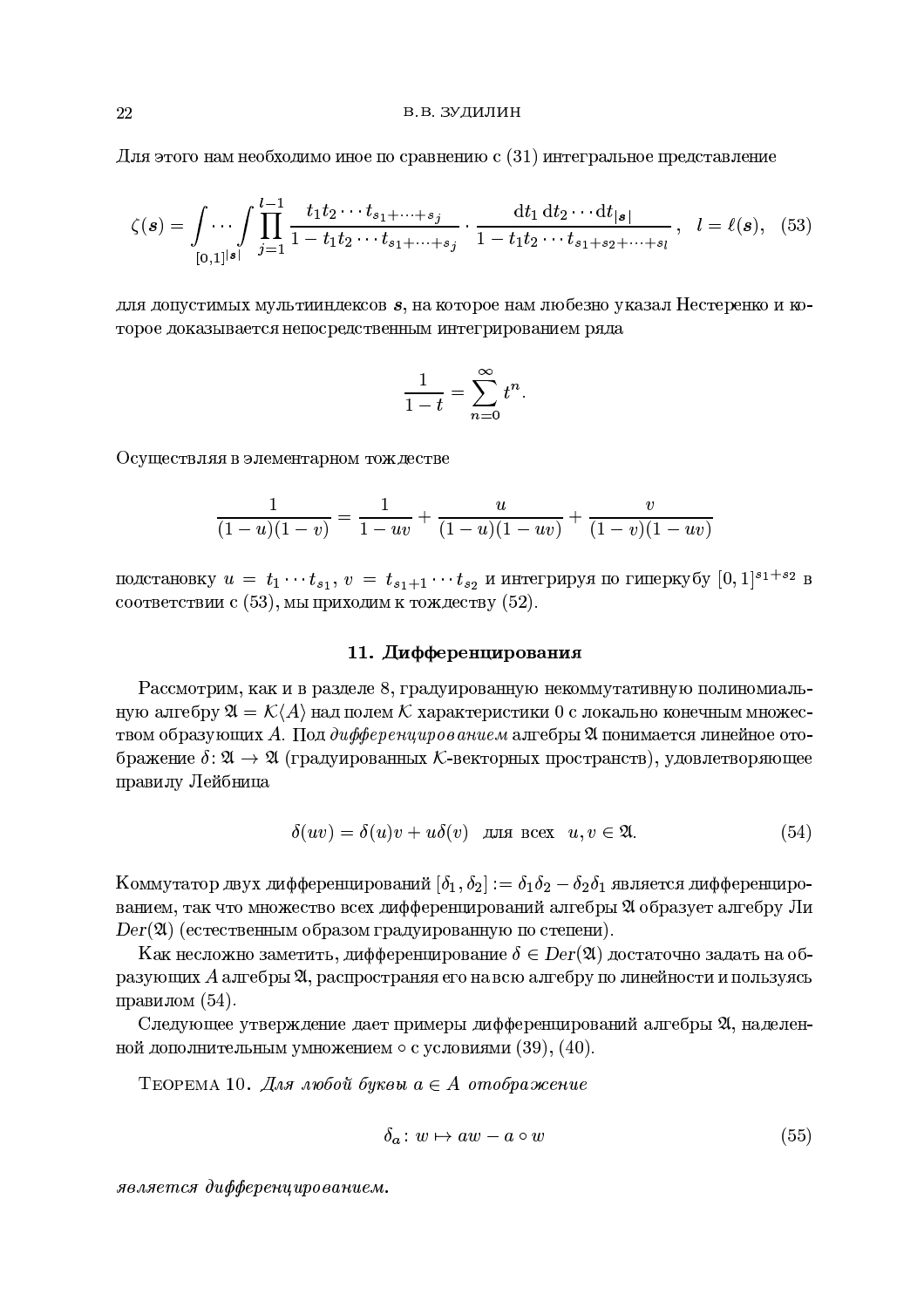ДОКАЗАТЕЛЬСТВО. Линейность отображения  $\delta_a$  очевидна. Согласно лемме 4 для любых слов  $u, v \in \mathfrak{A}$  имеем

$$
\delta_a(uv) = auv - a \circ uv = auv - (a \circ u)v - u(a \circ v - av)
$$
  
=  $(\delta_a u)v + u(\delta_a v),$ 

так что (55) действительно является дифференцированием.

Как следует из теоремы 10, отображения  $\delta_{\Box} : \mathfrak{H} \to \mathfrak{H} \mathfrak{u} \, \delta_* \colon \mathfrak{H}^1 \to \mathfrak{H}^1$ , определяемые равенствами

$$
\delta_{\square}: w \mapsto x_1 w - x_1 \square w, \quad \delta_*: w \mapsto y_1 w - y_1 * w = x_1 w - x_1 * w, \quad (56)
$$

являются дифференцированиями; согласно правилу (18) отображение  $\delta_*$  является дифференцированием на всей алгебре  $\mathfrak{H}$ . Отметим действие дифференцирований (56) на образующих алгебры, полученное в соответствии с правилами  $(15)$ – $(18)$ :

$$
\delta_{\square\square} x_0 = -x_0 x_1, \quad \delta_{\square\square} x_1 = -x_1^2, \quad \delta_* x_0 = 0, \quad \delta_* x_1 = -x_1^2 - x_0 x_1. \tag{57}
$$

Для любого дифференцирования  $\delta$  алгебры  $\mathfrak{H}$  (или ее подалгебры  $\mathfrak{H}^0$ ) определим двойственное дифференцирование  $\overline{\delta}=\tau\delta\tau,$ где  $\tau$  – анти-автоморфизм алгебры  $\mathfrak{H}$  (и  $\mathfrak{H}^{0})$ из раздела 6. Дифференцирование  $\delta$  будем называть симметрическим, если  $\overline{\delta} = \delta,$ и антисимметрическим, если  $\overline{\delta} = -\delta$ . Поскольку  $\tau x_0 = x_1$ , (анти)симметрическое дифференцирование  $\delta$  однозначно восстанавливается по значению на одном из образующих  $x_0$  или  $x_1$ , в то время как произвольное дифференцирование восстанавливается по значению на обоих образующих.

Определим теперь дифференцирование D алгебры  $\mathfrak{H}$  равенствами  $Dx_0 = 0, Dx_1 = 0$  $x_0x_1$  (так что  $Dy_s = y_{s+1}$  для образующих  $y_s$  алгебры  $\mathfrak{H}^1$ ) и перепишем утверждение теоремы 1 в следующем виде.

Теорема 11 (теорема о дифференцировании [13; теорема 2.1]). Для любого слова  $w \in \mathfrak{H}^0$  справедливо тождество

$$
\zeta(Dw) = \zeta(\overline{D}w). \tag{58}
$$

Доказательство. Записывая слово  $w \in \mathfrak{H}^0$  в виде  $w = y_{s_1} y_{s_2} \cdots y_{s_l}$   $(s_1 > 1)$ , отметим, что левая часть равенства (7) отвечает элементу

$$
Dw = D(y_{s_1}y_{s_2}\cdots y_{s_l}) = y_{s_1+1}y_{s_2}\cdots y_{s_l} + y_{s_1}y_{s_2+1}y_{s_3}\cdots y_{s_l} + \cdots + y_{s_1}\cdots y_{s_{l-1}}y_{s_l+1}
$$
\n(59)

алгебры  $5^0$ . С другой стороны,

$$
\overline{D}w = \tau D(x_0 x_1^{s_l - 1} x_0 x_1^{s_l - 1} \cdots x_0 x_1^{s_2 - 1} x_0 x_1^{s_1 - 1})
$$
\n
$$
= \tau \sum_{\substack{k=1 \ s_k \ge 2}}^l \sum_{j=0}^{s_k - 2} x_0 x_1^{s_l - 1} \cdots x_0 x_1^{s_k + 1} x_0 x_1^j x_0 x_1^{s_k - j - 1} x_0 x_1^{s_k - 1} \cdots x_0 x_1^{s_1 - 1}
$$
\n
$$
= \sum_{\substack{k=1 \ s_k \ge 2}}^l \sum_{j=0}^{s_k - 2} x_0^{s_1 - 1} x_1 \cdots x_0^{s_k - 1} x_1 x_0^{s_k - j - 1} x_1 x_0^j x_1 x_0^{s_k + 1} x_1^{s_k + 1} x_1 \cdots x_0^{s_l - 1} x_1,
$$
\n(60)

что отвечает правой части равенства (7). Применяя теперь к обеим частям полученных равенств (59), (60) отображение  $\zeta$ , из теоремы 1 получаем требуемое тождество  $(58)$ .

23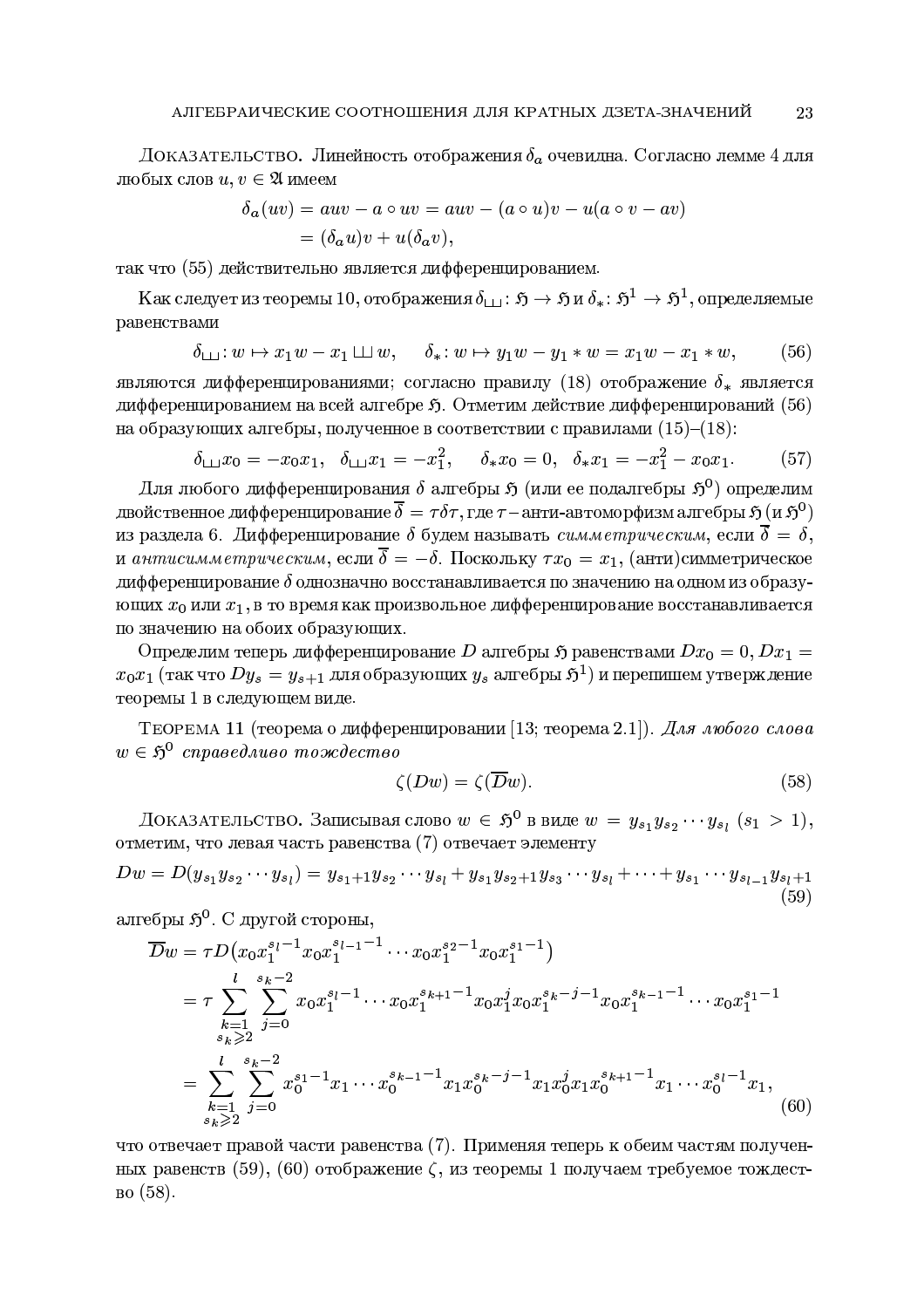ЗАМЕЧАНИЕ. Ослабить требование  $w \in \mathfrak{H}^0$  в теореме 11 нельзя; для слова  $w = x_1$ равенство (58) оказывается неверным:

$$
\zeta(Dx_1) = \zeta(x_0x_1) \neq 0 = \zeta(\overline{D}x_1).
$$

ДОКАЗАТЕЛЬСТВО ТЕОРЕМЫ 6. Сравнивая действие (57) дифференцирований (56) с действием  $D, \overline{D}$  на образующих алгебры  $\mathfrak{H}$ :

$$
Dx_0 = 0, \quad Dx_1 = x_0x_1, \quad \overline{D}x_0 = x_0x_1, \quad \overline{D}x_1 = 0,
$$

заключаем, что  $\delta_* - \delta_{\square} = \overline{D} - D$ . Поэтому применение теоремы 11 для слова  $w \in \mathfrak{H}^0$ приводит нас к требуемому равенству:

$$
\zeta(x_1 \sqcup \sqcup w - x_1 * w) = \zeta((\delta_* - \delta_{\sqcup})w) = \zeta((\overline{D} - D)w) = \zeta(\overline{D}w) - \zeta(Dw) = 0.
$$

Теорема доказана.

ЗАМЕЧАНИЕ. Другое доказательство теоремы 6, основанное на шаффл- и стаффлсоотношениях для так называемых раскрашенных полилогарифмов

$$
\text{Li}_{\mathbf{s}}(\mathbf{z}) = \text{Li}_{(s_1, s_2, \dots, s_l)}(z_1, z_2, \dots, z_l) := \sum_{n_1 > n_2 > \dots > n_l \geq 1} \frac{z_1^{n_1} z_2^{n_2} \cdots z_l^{n_l}}{n_1^{s_1} n_2^{s_2} \cdots n_l^{s_l}},\tag{61}
$$

можно найти в [28]. (Как несложно заметить, специализация  $z_2 = \cdots = z_l = 1$  превращает функции (61) в обобщенные полилогарифмы  $(22)$ .) Мы не ставим цели изложить в данном обзоре свойства функциональной модели  $(61)$ , отсылая заинтересованного читателя к работам [4], [7], [28].

### 12. Дифференцирования Ихары-Канеко и соотношения Оно

Теорема 11 имеет естественное обобщение. Для каждого  $n \geqslant 1$  определим антисимметрическое дифференцирование  $\partial_n \in Der(\mathfrak{H})$  соотношением  $\partial_n x_0 = x_0 (x_0 + x_1)^{n-1} x_1$ ; как было отмечено в доказательстве теоремы 6,  $\partial_1 = \overline{D} - D = \delta_* - \delta_{\Box}$ . Справедлив следующий результат.

ТЕОРЕМА 12 [14] (см. также [13]). Для каждого  $n \geq 1$  и любого слова  $w \in \mathfrak{H}^0$ справедливо тождество

$$
\zeta(\partial_n w) = 0. \tag{62}
$$

Далее мы излагаем схему доказательства этой теоремы, приводимого в препринте [14] (доказательство в [13] основано на иных идеях).

Следующий результат, полученный в работе [21] с помощью метода производящей  $\phi$ ункции, содержит как частные случаи теоремы 1, 3, 7 (соответствующие импликации также приводятся в [21].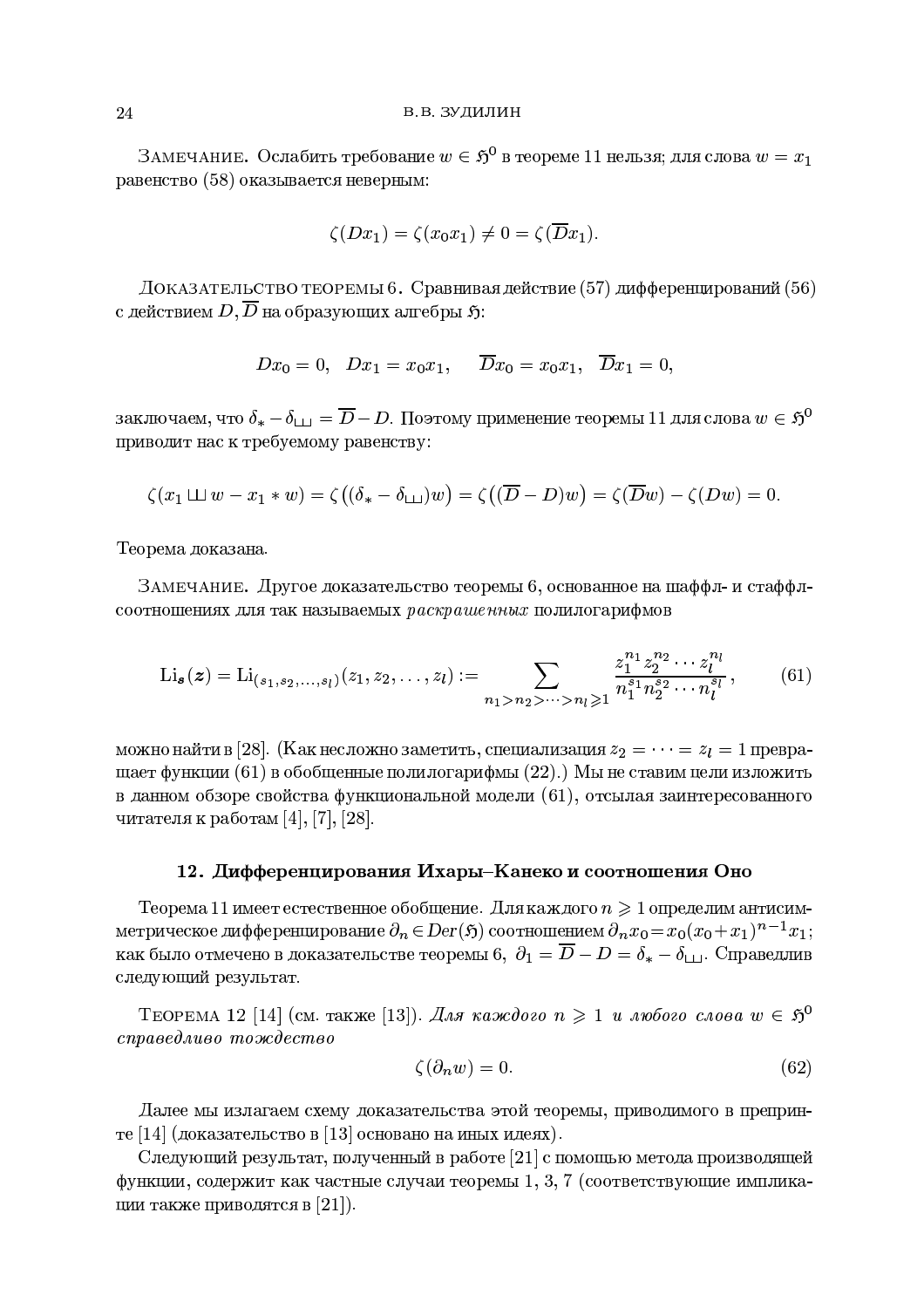ТЕОРЕМА 13 (соотношения Оно). Пусть слово  $w \in \mathfrak{H}^0$  и двойственное ему  $w' =$  $\tau w \in \mathfrak{H}^0$  имеют следующие записи в терминах образующих алгебры  $\mathfrak{H}^1$ :

$$
w = y_{s_1} y_{s_2} \cdots y_{s_l}, \qquad w' = y_{s'_1} y_{s'_2} \cdots y_{s'_k}
$$

Тогда для любого целого  $n \geq 0$  справедливо тождество

$$
\sum_{\substack{e_1, e_2, \dots, e_l \geqslant 0 \\ e_1 + e_2 + \dots + e_l = n}} \zeta(y_{s_1 + e_1} y_{s_2 + e_2} \cdots y_{s_l + e_l}) = \sum_{\substack{e_1, e_2, \dots, e_k \geqslant 0 \\ e_1 + e_2 + \dots + e_k = n}} \zeta(y_{s'_1 + e_1} y_{s'_2 + e_2} \cdots y_{s'_k + e_k}).
$$

Следуя [14], для каждого целого  $n \geq 1$  определим дифференцирование  $D_n \in Der(\mathfrak{H}),$ полагая  $D_n x_0 = 0$  и  $D_n x_1 = x_0^n x_1$ . Несложно убедиться в том, что дифференцирования  $D_1, D_2, \ldots$  попарно коммутируют; это справедливо и для двойственных дифференцирований  $\overline{D}_1, \overline{D}_2, \ldots$ . Рассмотрим пополнение  $\mathfrak{H}$ , именно алгебру  $\mathfrak{H} = \mathbb{Q}(\langle x_0, x_1 \rangle)$ - алгебру формальных степенных рядов от некоммутирующих переменных  $x_0, x_1$  над полем Q. Действие анти-автоморфизма  $\tau$  и дифференцирований  $\delta \in Der(\mathfrak{H})$  естественным образом продолжается на алгебру  $\hat{p}$ . Для простоты запись  $w \in \ker \zeta$  означает, что все однородные компоненты элемента  $w \in \widehat{S}$  лежат в ker  $\zeta$ . Отображения

$$
\mathscr{D} = \sum_{n=1}^{\infty} \frac{D_n}{n}, \quad \overline{\mathscr{D}} = \sum_{n=1}^{\infty} \frac{\overline{D}_n}{n}
$$

являются дифференцированиями алгебры  $\widehat{\mathfrak{H}}$ , и, как следует из стандартной взаимосвязи между дифференцированием и гомоморфизмом, отображения

$$
\sigma = \exp(\mathscr{D}), \quad \overline{\sigma} = \tau \sigma \tau = \exp(\overline{\mathscr{D}})
$$

являются автоморфизмами алгебры  $\hat{S}$ . В этих терминах соотношения Оно могут быть сформулированы следующим образом.

ТЕОРЕМА 14 [14]. Для любого слова  $w \in \mathfrak{H}^0$  справедливо включение

$$
(\sigma - \overline{\sigma})w \in \ker \zeta. \tag{63}
$$

Доказательство. Поскольку  $\mathscr{D}x_0=0$  и

$$
\mathscr{D}x_1 = \left(x_0 + \frac{x_0^2}{2} + \frac{x_0^3}{3} + \cdots\right)x_1 = (-\log(1-x_0))x_1,
$$

можно заключить, что  $\mathscr{D}^n x_0 = 0$  и  $\mathscr{D}^n x_1 = (-\log(1 - x_0))^n x_1$ , откуда  $\sigma x_0 = x_0$  и

$$
\sigma x_1 = \sum_{n=0}^{\infty} \frac{1}{n!} (-\log(1-x_0))^n x_1 = (1-x_0)^{-1} x_1 = (1+x_0+x_0^2+x_0^3+\cdots)x_1.
$$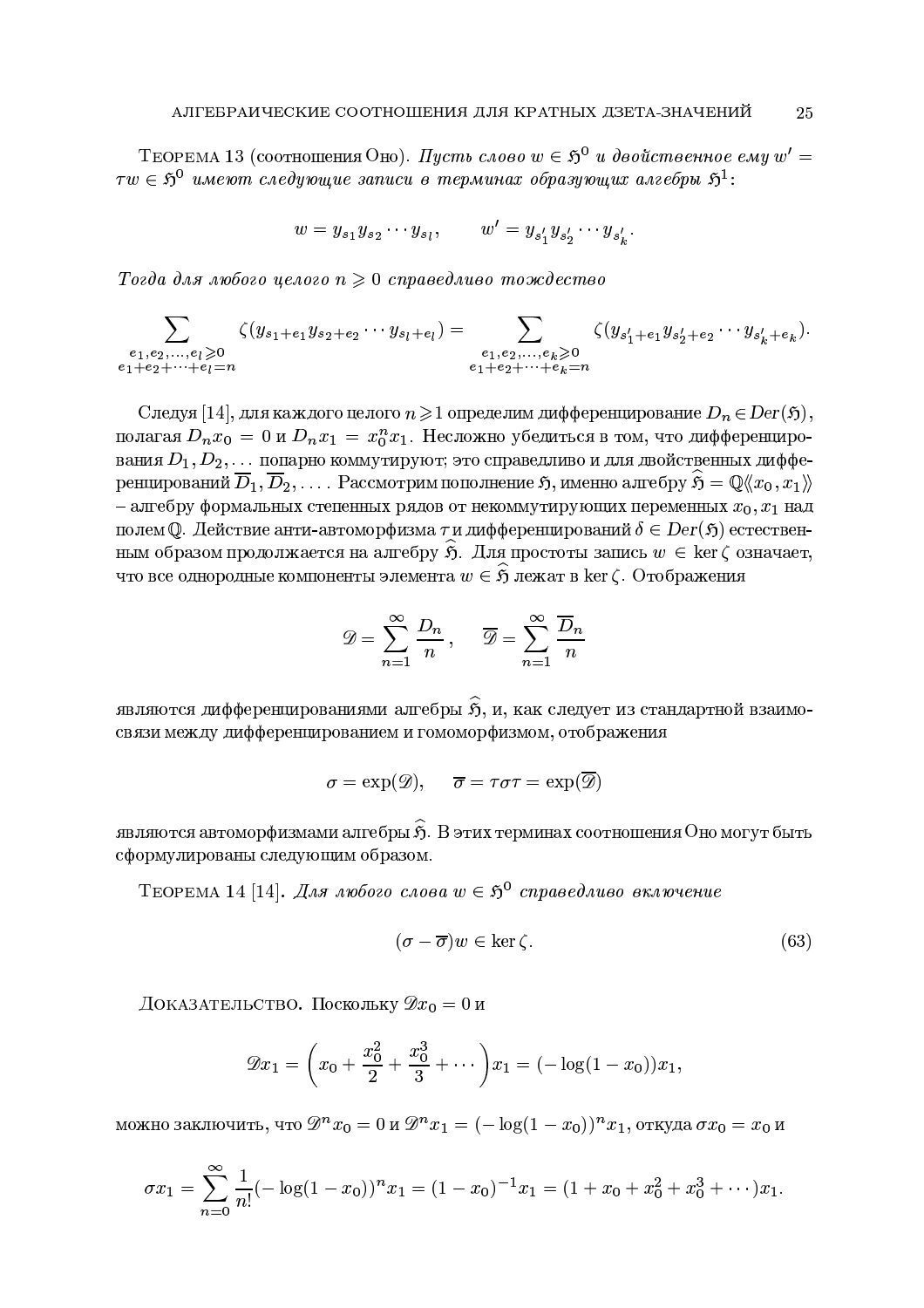Следовательно, для слова  $w = y_{s_1} y_{s_2} \cdots y_{s_l} \in \mathfrak{H}^0$  выполнено

$$
\sigma w = \sigma (x_0^{s_1-1} x_1 x_0^{s_2-1} x_1 \cdots x_0^{s_l-1} x_1)
$$
  
\n
$$
= x_0^{s_1-1} (1 + x_0 + x_0^2 + \cdots) x_1 x_0^{s_2-1} (1 + x_0 + x_0^2 + \cdots) x_1 \cdots
$$
  
\n
$$
\cdots x_0^{s_l-1} (1 + x_0 + x_0^2 + \cdots) x_1
$$
  
\n
$$
= \sum_{n=0}^{\infty} \sum_{\substack{e_1, e_2, \dots, e_l \ge 0 \\ e_1 + e_2 + \cdots + e_l = n}} x_0^{s_1-1+e_1} x_1 x_0^{s_2-1+e_2} x_1 \cdots x_0^{s_l-1+e_l} x_1;
$$

поэтому  $\sigma w - \sigma \tau w \in \ker \zeta$  согласно теореме 13. Применяя теперь теорему 7, мы получаем требуемое включение (63).

Возвращаясь к дифференцированиям  $\partial_1, \partial_2, \ldots$ , рассмотрим дифференцирование

$$
\partial = \sum_{n=1}^{\infty} \frac{\partial_n}{n} \in Der(\widehat{\mathfrak{H}}).
$$

ЛЕММА 7. Имеет место равенство

$$
\exp(\partial) = \overline{\sigma} \cdot \sigma^{-1}.\tag{64}
$$

ДОКАЗАТЕЛЬСТВО. Прежде всего, отметим попарную перестановочность операторов  $\partial_n$ ,  $n = 1, 2, \ldots$  Поскольку  $\partial_n(x_0 + x_1) = 0$  для любого  $n \ge 1$ , достаточно проверить равенство  $\partial_n \partial_m x_0 = \partial_m \partial_n x_0$  для  $n, m \geq 1$ . С учетом  $\partial_n (x_0 + x_1)^k = 0$ для любых  $n \geq 1$  и  $k \geq 0$  получаем

$$
\partial_n \partial_m x_0 = \partial_n (x_0(x_0 + x_1)^{m-1} x_1)
$$
  
=  $x_0(x_0 + x_1)^{n-1} x_1 (x_0 + x_1)^{m-1} x_1 - x_0 (x_0 + x_1)^{m-1} x_0 (x_0 + x_1)^{n-1} x_1$   
=  $x_0(x_0 + x_1)^{n-1} (x_0 + x_1 - x_0) (x_0 + x_1)^{m-1} x_1$   
 $- x_0 (x_0 + x_1)^{m-1} (x_0 + x_1 - x_1) (x_0 + x_1)^{n-1} x_1$   
=  $-x_0(x_0 + x_1)^{n-1} x_0 (x_0 + x_1)^{m-1} x_1 + x_0 (x_0 + x_1)^{m-1} x_1 (x_0 + x_1)^{n-1} x_1$   
=  $\partial_m \partial_n x_0$ ,

что и требовалось.

Рассмотрим семейство  $\varphi(t), t \in \mathbb{R}$ , автоморфизмов алгебры  $\widehat{S}_{\mathbb{R}} = \mathbb{R} \langle\!\langle x_0, x_1 \rangle\!\rangle$ , определенных на образующих  $x'_0 = x_0 + x_1$  и  $x_1$  следующим образом:

$$
\varphi(t): x'_0 \mapsto x'_0, \quad \varphi(t): x_1 \mapsto (1-x'_0)^t x_1 \left(1 - \frac{1 - (1-x'_0)^t}{x'_0} x_1\right)^{-1}, \quad t \in \mathbb{R}.
$$

Рутинная проверка [14] показывает, что

$$
\varphi(t_1)\varphi(t_2) = \varphi(t_1 + t_2), \quad \varphi(0) = id, \quad \frac{d}{dt}\varphi(t)\Big|_{t=0} = \partial, \quad \varphi(1) = \overline{\sigma} \cdot \sigma^{-1}
$$

значит,  $\varphi(t) = \exp(t\partial)$  и подстановка  $t = 1$  приводит к требуемому результату (64).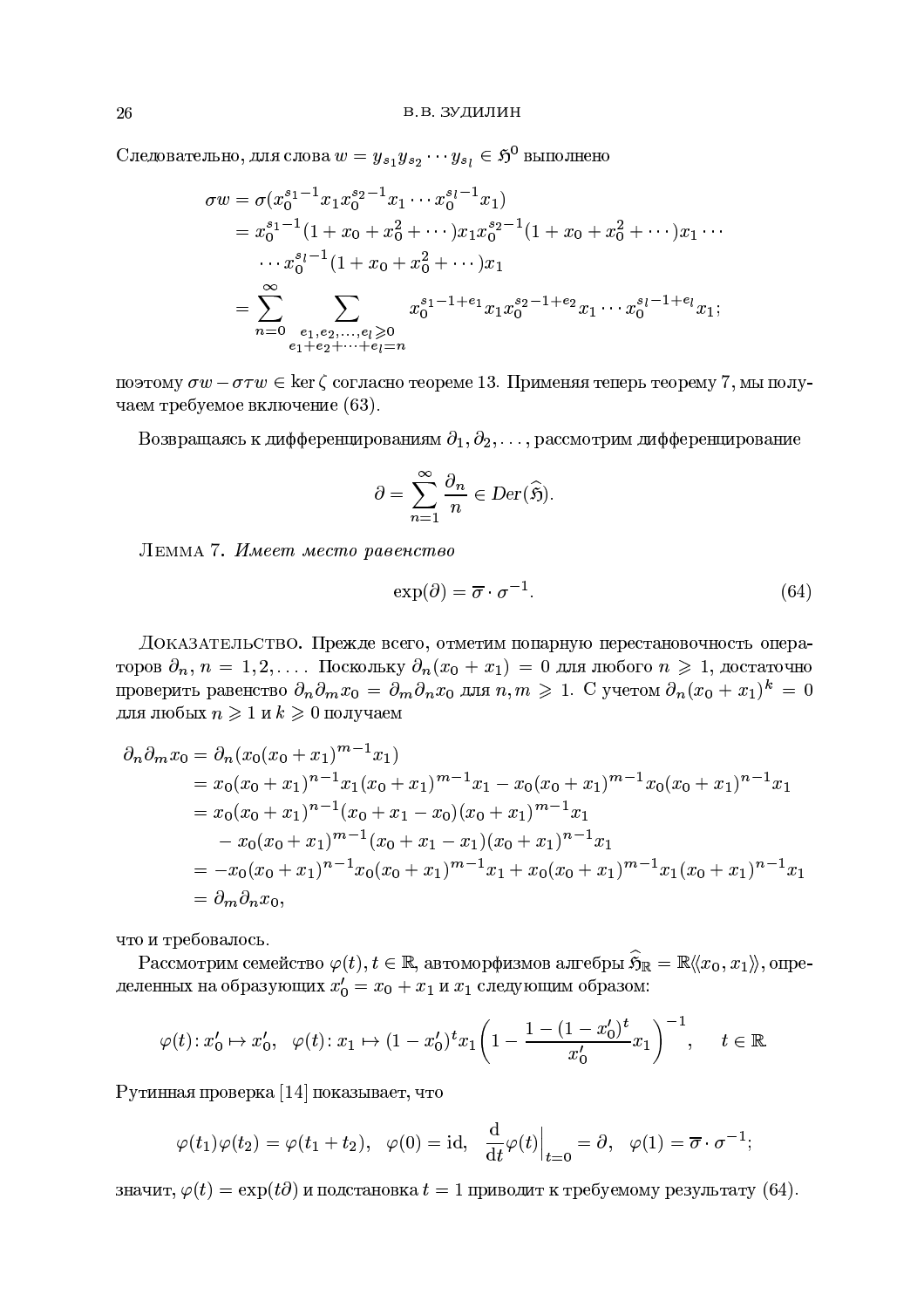ДОКАЗАТЕЛЬСТВО ТЕОРЕМЫ 12. Покажем теперь, как из теоремы 14 и леммы 7 следует теорема 12. С одной стороны, имеем

$$
\partial = \log(\overline{\sigma} \cdot \sigma^{-1}) = \log(1 - (\sigma - \overline{\sigma})\sigma^{-1}) = -(\sigma - \overline{\sigma}) \sum_{n=1}^{\infty} \frac{((\sigma - \overline{\sigma})\sigma^{-1})^{n-1}}{n} \sigma^{-1},
$$

а с другой стороны,

$$
\sigma - \overline{\sigma} = (1 - \overline{\sigma} \cdot \sigma^{-1})\sigma = (1 - \exp(\partial))\sigma = -\partial \sum_{n=1}^{\infty} \frac{\partial^{n-1}}{n!} \sigma,
$$

откуда  $\partial \mathfrak{H}^0 = (\sigma - \overline{\sigma}) \mathfrak{H}^0$ , и теорема 14 влечет требуемые тождества (62).

Существует ли более простой способ обоснования соотношений (62)? Явные вычисления [14] показывают, что  $\partial_1 = \delta_* - \delta_{\square}$ ,

$$
\partial_2 = [\delta_*, \overline{\delta}_*],
$$
  
\n
$$
\partial_3 = \frac{1}{2} [\delta_*, [\partial_1, \overline{\delta}_*]] - \frac{1}{2} [\delta_*, \partial_2] - \frac{1}{2} [\overline{\delta}_*, \partial_2],
$$
  
\n
$$
\partial_4 = \frac{1}{6} [\delta_*, [\partial_1, [\partial_1, \overline{\delta}_*]]] - \frac{1}{6} [\overline{\delta}_*, [\delta_*, [\partial_1, \overline{\delta}_*]]] + \frac{1}{6} [\partial_1, [\partial_2, \overline{\delta}_*]] + \frac{1}{3} [\partial_3, \delta_*] + \frac{1}{3} [\partial_3, \overline{\delta}_*]
$$

и, кроме того,  $\delta_* + \overline{\delta}_* = \delta_{++} + \overline{\delta}_{++}$ ; поэтому случаи  $n = 1, 2, 3, 4$  в теореме 12 обслуживаются индукцией (с базой индукции – теоремой 11). Это мотивирует следующее предположение.

Гипотеза 3 [14]. Для каждого  $n \geqslant 1$  определенное выше антисимметрическое дифференцирование  $\partial_n$  содержится в подалгебре Ли алгебры Der(5), порожденной дифференцированиями  $\delta_*, \overline{\delta}_*, \delta_{\square}, \overline{\delta}_{\square}.$ 

Отметим также, что в препринте [14] содержатся и иные (по сравнению с гипотезой 2) идеи полного описания тождеств для кратных дзета-значений в терминах регуляризованных шаффл-стаффл-соотношений.

#### 13. Открытые вопросы

Наряду с отмеченными выше гипотезами 1-3 отметим еще ряд важных предположений о строении подпространства ker  $\zeta \subset \mathfrak{H}$ . Через  $\mathscr{Z}_k$  обозначим Q-векторное подпространство в  $\mathbb R$ , порожденное кратными дзета-значениями веса  $k$ ; при этом  $\mathscr{Z}_0 = \mathbb Q$ и  $\mathscr{Z}_1 = \{0\}$ . Тогда Q-подпространство  $\mathscr{Z} \in \mathbb{R}$ , порожденное всеми кратными дзета-значениями, является подалгеброй R над Q, градуированной по весу.

Гипотеза 4 [8], [28]. Как Q-алгебра,  $\mathscr X$  является прямой суммой подпростpancme  $\mathscr{Z}_k, k = 0, 1, 2, \ldots$ 

Как несложно заметить, соотношения  $(19)$ - $(21)$  для кратных дзета-значений однородны по весу, так что гипотеза 4 следует из гипотезы 2.

Обозначая через  $d_k$  размерность Q-пространства  $\mathscr{Z}_k$ ,  $k = 0, 1, 2, \ldots$ , отметим, что  $d_0 = 1, d_1 = 0, d_2 = 1$  (поскольку  $\zeta(2) \neq 0$ ),  $d_3 = 1$  (поскольку  $\zeta(3) = \zeta(2, 1) \neq 0$ ) и  $d_4 = 1$  (поскольку  $\mathscr{Z}_4 = \mathbb{Q}\pi^4$  согласно (32), (34) и (36)). Для  $k \geq 5$  полученные тождества позволяют выписать оценки сверху; так, например,  $d_5 \leq 2, d_6 \leq 2$ , и т.д.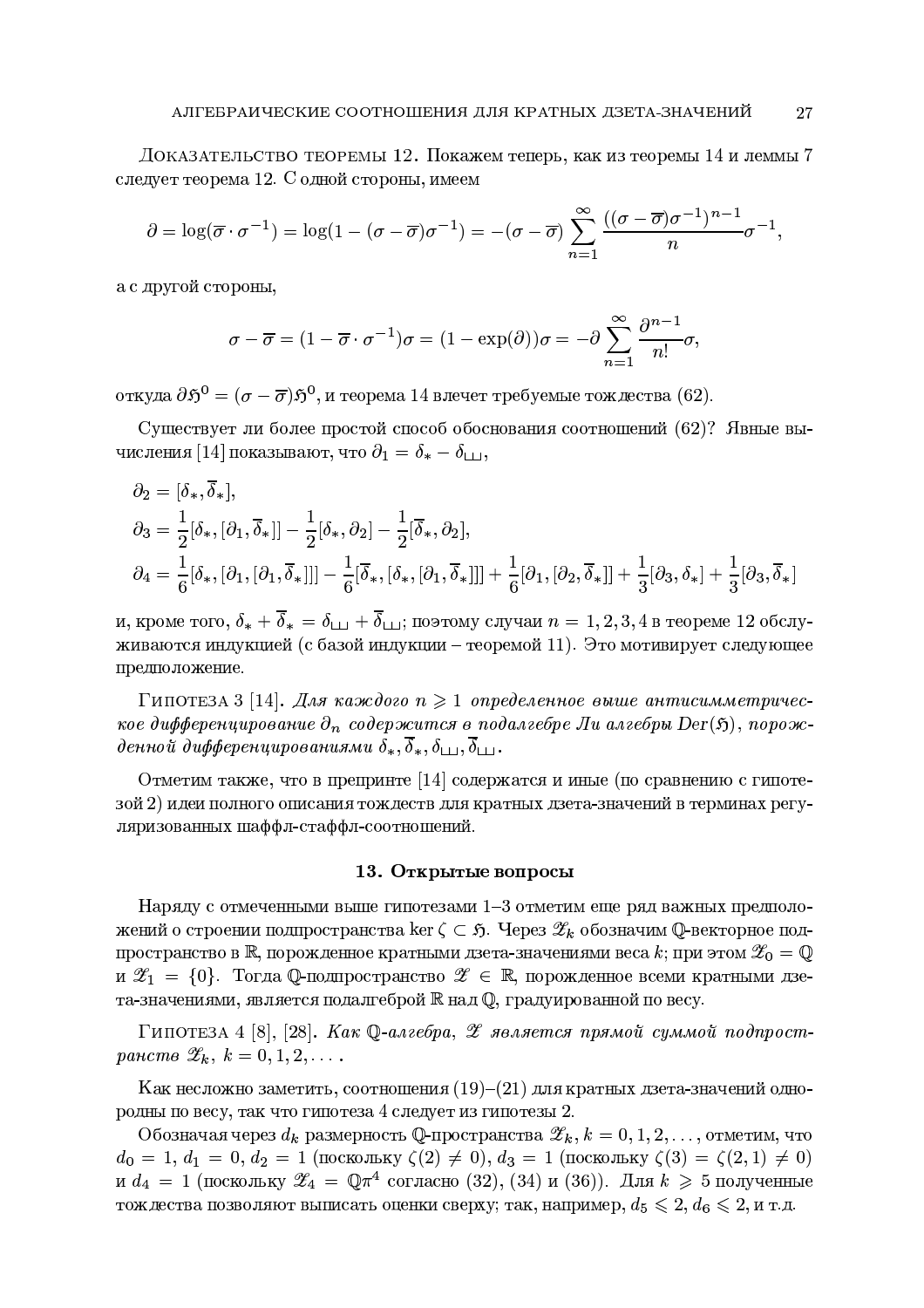Гипотеза 5 [30]. Для  $k \geqslant 3$  справедливы рекуррентные соотношения

$$
d_k = d_{k-2} + d_{k-3};
$$

иными словами,

$$
\sum_{k=0}^{\infty} d_k t^k = \frac{1}{1 - t^2 - t^3}.
$$

Даже в случае положительного ответа на гипотезы 4 и 5 вопрос о выборе базиса трансцендентности алгебры  $\mathscr{Z}$  и (или) рационального базиса Q-пространств  $\mathscr{Z}_k$ ,  $k = 0, 1, 2, \ldots$ , остается открытым. В этой связи нам представляется любопытным следующее предположение Хоффмана.

Гипотеза 6 [11]. Для каждого  $k = 0, 1, 2, \ldots$  базис Q-пространства  $\mathscr{Z}_k$  задается множеством чисел

$$
\{\zeta(\mathbf{s}) : |\mathbf{s}| = k, \ s_j \in \{2, 3\}, \ j = 1, \dots, \ell(\mathbf{s})\}.
$$
 (65)

Веским доводом в пользу гипотезы 6 является не только экспериментальное подтверждение при  $k \leq 16$  (в предположении истинности гипотезы 2), но и согласованность размерности Q-пространства, порожденного числами (65), с размерностью  $d_k$ пространств  $\mathscr{Z}_k$  из гипотезы 5. Последний факт доказан Хоффманом в [11].

#### 14. ф-аналоги кратных дзета-значений

Спустя тридцать три года после работы Гаусса о гипергеометрических рядах Гейне рассмотрел [9] ряды, зависящие от дополнительного параметра q и обладающие схожими с гауссовыми рядами свойствами. Более того, (по крайней мере почленный) предельный переход при  $q \to 1$  превращает q-ряды Гейне в гипергеометрические ряды, так что результаты Гаусса могут быть получены из соответствующих результатов для q-рядов с помощью указанного предельного перехода и теоремы об аналитическом продолжении.

Подобные q-расширения классических объектов возможны не только в анализе: заинтересованному читателю мы рекомендуем работу Хоффмана [12], в которой обсуждается возможная q-деформация стаффл-алгебры  $\mathfrak{H}_*$ . Цель этого раздела – обсудить проблемы q-расширения кратных дзета-значений.

Самый простой (и достаточно очевидный) способ заключается в следующем: для целых положительных  $s_1, s_2, \ldots, s_l$  положим

$$
\zeta_q^*(x_s) = \zeta_q^*(s) = \zeta_q^*(s_1, s_2, \dots, s_l)
$$
  
 := 
$$
\sum_{n_1 > n_2 > \dots > n_l \ge 1} \frac{q^{n_1 s_1 + n_2 s_2 + \dots + n_l s_l}}{(1 - q^{n_1})^{s_1} (1 - q^{n_2})^{s_2} \dots (1 - q^{n_l})^{s_l}}, \quad |q| < 1,
$$
 (66)

и распространим Q-линейное отображение $\zeta_q^*$ на всю алгебру $\mathfrak{H}^1$  по сложению. Несложные вычисления показывают, что в случае  $s_1 > 1$  выполнено

$$
\lim_{\substack{q \to 1 \\ 0 < q < 1}} (1 - q)^{\lvert s \rvert} \zeta_q^*(s) = \zeta(s),
$$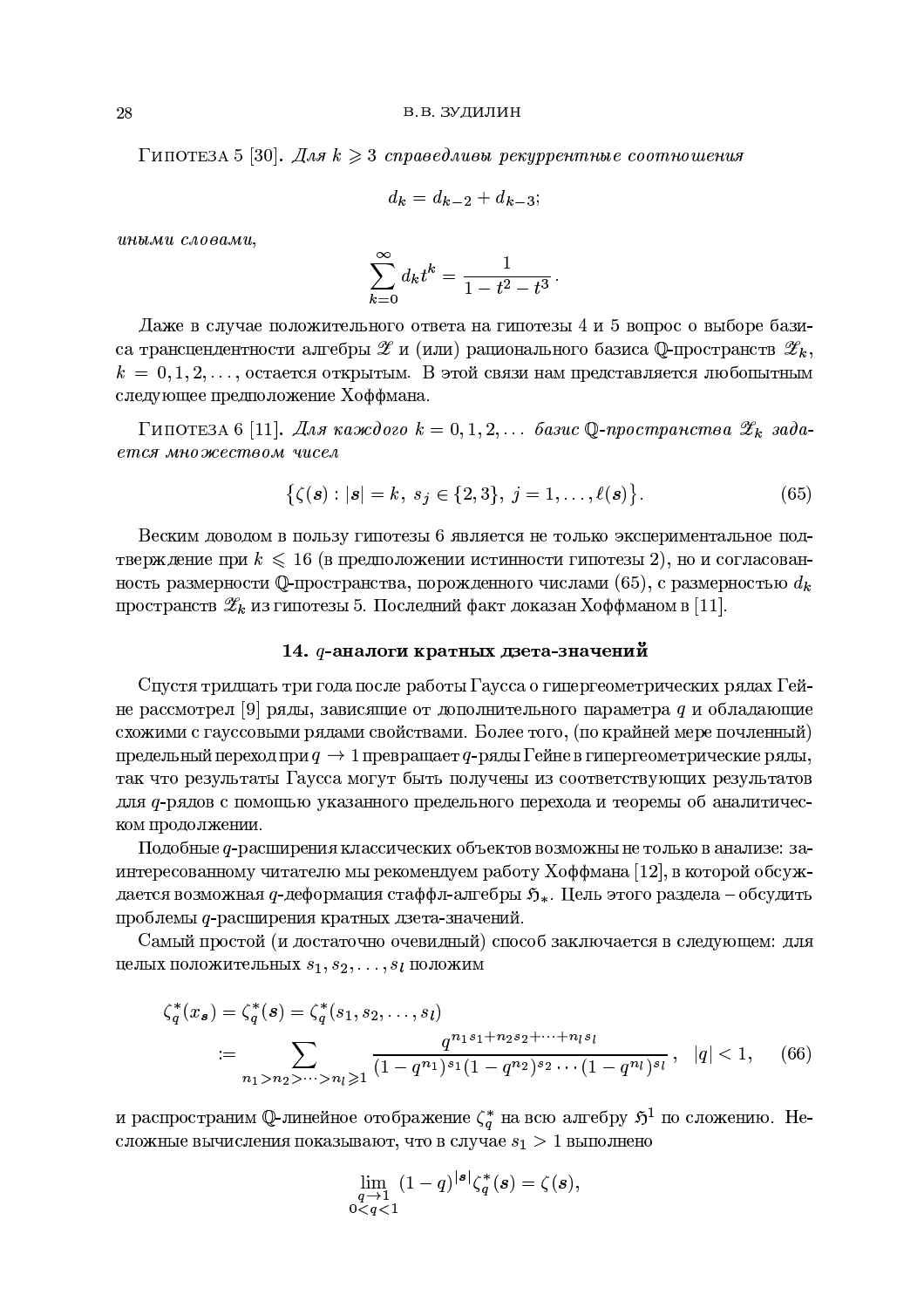т.е. ряды в (66) действительно являются q-расширениями рядов (4). Кроме того,  $\zeta_q^*$ является (q-параметрическим) гомоморфизмом стаффл-алгебры  $\mathfrak{H}^1_*$ ; для доказательства этого факта достаточно рассмотреть специализацию  $t_n = q^n/(1-q^n)$  гомоморфизма Хоффмана  $\phi$  из раздела 10. Следовательно,

$$
\zeta_q^*(w_1*w_2) = \zeta_q^*(w_1)\zeta_q^*(w_2) \text{ and } \mathrm{Bccx} \ w_1, w_2 \in \mathfrak{H}^1.
$$

Указанная модель кратных *q*-дзета-значений (а также обобщенных *q*-полилогарифмов) описывается в [23]; к ее основным недостаткам следует отнести отсутствие описания других линейных и полиномиальных соотношений над  $\mathbb O$ , иными словами, отсутствие подходящего q-шаффл-произведения.

Другой способ q-расширения (не кратных) дзета-значений предложен одновременно и независимо в работах [15] и [34]:

$$
\zeta_q(s) = \sum_{n=1}^{\infty} \sigma_{s-1}(n) q^n = \sum_{n=1}^{\infty} \frac{n^{s-1} q^n}{1 - q^n}, \qquad s = 1, 2, \dots,
$$
 (67)

где  $\sigma_{s-1}(n) = \sum_{d|n} d^{s-1}$  обозначает сумму степеней делителей; там же показаны предельные соотношения

$$
\lim_{\substack{q \to 1 \\ 0 < q < 1}} (1 - q)^s \zeta_q(s) = (s - 1)! \cdot \zeta(s), \qquad s = 2, 3, \dots
$$

 $q$ -дзета-значения (67) могут быть просто пересчитаны в терминах (66) с  $l = 1$ , именно

$$
\zeta_q(1) = \sum_{n=1}^{\infty} \frac{q^n}{1 - q^n}, \quad \zeta_q(2) = \sum_{n=1}^{\infty} \frac{q^n}{(1 - q^n)^2}, \quad \zeta_q(3) = \sum_{n=1}^{\infty} \frac{q^n (1 + q^n)}{(1 - q^n)^3},
$$

$$
\zeta_q(4) = \sum_{n=1}^{\infty} \frac{q^n (1 + 4q^n + q^{2n})}{(1 - q^n)^4}, \quad \zeta_q(5) = \sum_{n=1}^{\infty} \frac{q^n (1 + 11q^n + 11q^{2n} + q^{3n})}{(1 - q^n)^5}
$$

и в общем

$$
\zeta_q(k) = \sum_{n=1}^{\infty} \frac{q^n \rho_k(q^n)}{(1-q^n)^k}, \qquad k = 1, 2, 3, \dots,
$$

где многочлены  $\rho_k(x) \in \mathbb{Z}[x]$  определяются рекурсивно с помощью формул

$$
\rho_1 = 1
$$
,  $\rho_{k+1} = (1 + (k-1)x)\rho_k + x(1-x)\rho'_k$   $\text{npu } k = 1, 2, ...$ 

 $(c_M, [34])$ .

Для четных  $s \geqslant 2$  ряды  $E_s(q) = 1-2s\zeta_q(s)/B_s$ , где числа Бернулли  $B_s \in \mathbb{Q}$  определены в (3), известны как ряды Эйзенштейна. Это обстоятельство позволяет доказать совпадение колец  $\mathbb{Q}[q,\zeta_q(2),\zeta_q(4),\zeta_q(6),\zeta_q(8),\zeta_q(10),\ldots]$  и  $\mathbb{Q}[q,\zeta_q(2),\zeta_q(4),\zeta_q(6)]$  (ср. с соответствующим результатом из раздела 1 для обычных дзета-значений). Однако вопрос о создании модели кратных q-дзета-значений, включающей однократную модель (67), остается открытым. Естественные требования к подобной модели – наличие  $q$ -аналогов шаффл- и стаффл-произведений. В заключение укажем возможное 9-расширение формулы Эйлера (5) для величины

$$
\zeta_q(2,1)=\sum_{n_1>n_2\geqslant 1}\frac{q^{n_1}}{(1-q^{n_1})^2(1-q^{n_2})}.
$$

ТЕОРЕМА 15. Имеет место тождество

$$
2\zeta_q(2,1)=\zeta_q(3).
$$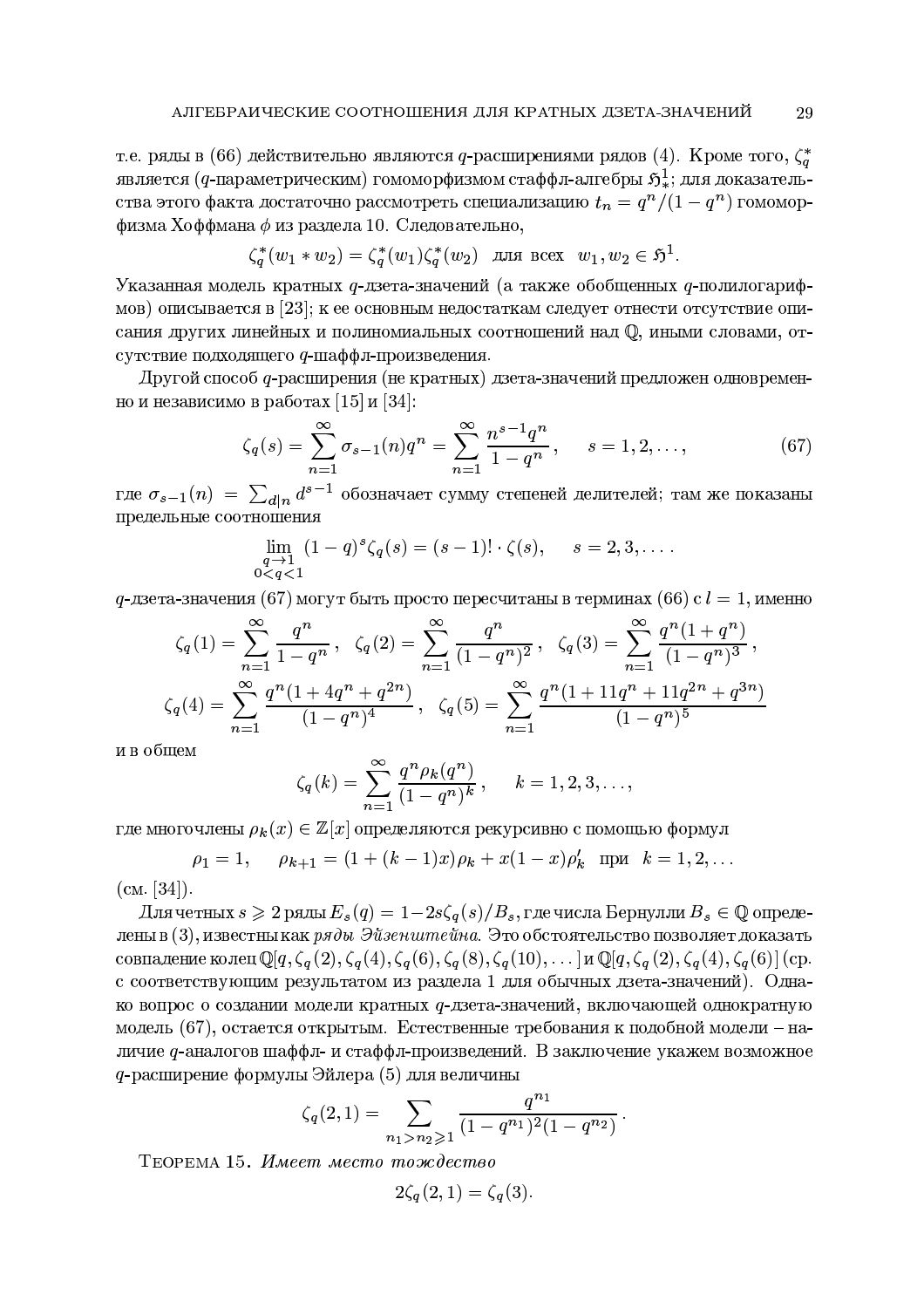ДОКАЗАТЕЛЬСТВО. Как и в случае доказательства теоремы 1, мы воспользуемся методом простейших дробей, именно разложением

$$
\frac{1}{(1-u)(1-uv)^s} = \frac{1}{(1-v)^s(1-u)} - \sum_{j=0}^{s-1} \frac{v}{(1-v)^{j+1}(1-uv)^{s-j}}, \quad s = 1, 2, 3, \dots; \tag{68}
$$

доказывается это тождество так же, как и  $(9)$ , суммированием геометрической прогрессии в правой части. При  $s = 2$  домножим тождество (68) на  $u(1 + v)$ :

$$
\frac{u(1+v)}{(1-u)(1-uv)^2} = \frac{u(1+v)}{(1-v)^2(1-u)} - \frac{uv(1+v)}{(1-v)(1-uv)^2} - \frac{uv(1+v)}{(1-v)^2(1-uv)},
$$

положим  $u = q^m$ ,  $v = q^n$  и просуммируем по всем целым положительным  $m, n$ . В результате получим равенство, в правой части которого стоит двойная сумма

$$
\sum_{m=1}^{\infty} \sum_{n=1}^{\infty} \frac{q^m (1+q^n)}{(1-q^m)(1-q^{n+m})^2} = \sum_{n=1}^{\infty} \sum_{m=1}^{\infty} \frac{q^n (1+q^m)}{(1-q^n)(1-q^{n+m})^2},
$$

а в левой

$$
\sum_{n=1}^{\infty} \sum_{m=1}^{\infty} \left( \frac{q^m (1+q^n)}{(1-q^n)^2 (1-q^m)} - \frac{q^{n+m} (1+q^n)}{(1-q^n)(1-q^{n+m})^2} - \frac{q^{n+m} (1+q^n)}{(1-q^n)^2 (1-q^{n+m})} \right)
$$
  
= 
$$
\sum_{n=1}^{\infty} \frac{1+q^n}{(1-q^n)^2} \sum_{m=1}^{\infty} \left( \frac{q^m}{1-q^m} - \frac{q^{n+m}}{1-q^{n+m}} \right) - \sum_{n=1}^{\infty} \sum_{m=1}^{\infty} \frac{q^{n+m} (1+q^n)}{(1-q^n)(1-q^{n+m})^2}.
$$

Перенося последнюю сумму из правой части в левую, получаем

$$
\sum_{n=1}^{\infty} \sum_{m=1}^{\infty} \frac{q^n (1+q^m) + q^{n+m} (1+q^n)}{(1-q^n)(1-q^{n+m})^2}
$$
  
= 
$$
\sum_{n=1}^{\infty} \frac{1+q^n}{(1-q^n)^2} \sum_{m=1}^{\infty} \left( \frac{q^m}{1-q^m} - \frac{q^{n+m}}{1-q^{n+m}} \right) = \sum_{n=1}^{\infty} \frac{1+q^n}{(1-q^n)^2} \sum_{m=1}^n \frac{q^m}{1-q^m}
$$
  
= 
$$
\sum_{n=1}^{\infty} \frac{1+q^n}{(1-q^n)^2} \left( \frac{q^n}{1-q^n} + \sum_{m=1}^{n-1} \frac{q^m}{1-q^m} \right) = \zeta_q(3) + \sum_{n>m \geq 1} \frac{(1+q^n)q^m}{(1-q^n)^2(1-q^m)}.
$$
(69)

С другой стороны, левая часть последнего равенства может быть записана в виде  $(n+m=l)$ 

$$
\sum_{n=1}^{\infty} \sum_{l=n+1}^{\infty} \frac{q^n + 2q^l + q^{l+n}}{(1-q^n)(1-q^l)^2} = \sum_{l>n \geqslant 1} \frac{q^n + 2q^l + q^{l+n}}{(1-q^l)^2(1-q^n)},\tag{70}
$$

так что окончательно, полагая  $n_1 = n, n_2 = m$  в правой части (69) и  $n_1 = l, n_2 = n$ в (70), мы получаем требуемое:

$$
\zeta_q(3) = \sum_{n_1 > n_2 \geqslant 1} \frac{q^{n_2} + 2q^{n_1} + q^{n_1 + n_2}}{(1 - q^{n_1})^2 (1 - q^{n_2})} - \sum_{n_1 > n_2 \geqslant 1} \frac{(1 + q^{n_1})q^{n_2}}{(1 - q^{n_1})^2 (1 - q^{n_2})}
$$
  
= 
$$
\sum_{n_1 > n_2 \geqslant 1} \frac{2q^{n_1}}{(1 - q^{n_1})^2 (1 - q^{n_2})}.
$$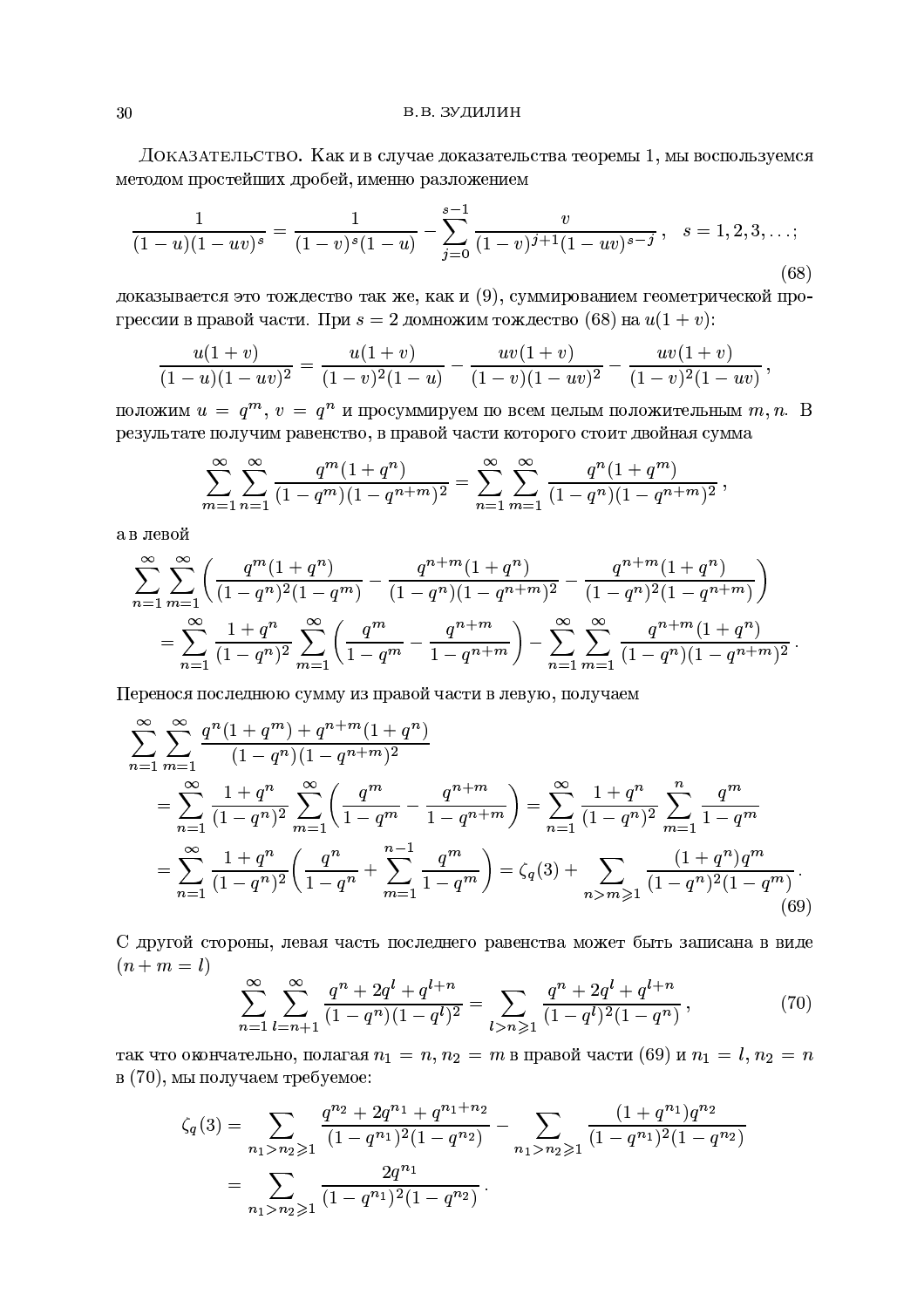### СПИСОК ЛИТЕРАТУРЫ

- [1] R. Apéry. Irrationalité de  $\zeta(2)$  et  $\zeta(3)$  // Astérisque. 1979. V. 61. P. 11–13.
- [2] J. Borwein, D. Bradley. Empirically determined Apéry-like formulae for  $\zeta(4n+3)/\ell$ Experiment. Math. 1997. V. 6. № 3. P. 181-194.
- [3] J.M. Borwein, D.M. Bradley, D.J. Broadhurst. Evaluations of k-fold Euler/Zagier sums: A compendium of results for arbitrary  $k$  // Electron. J. Combin. 1997. V. 4. № 2. #R5. Printed version // J. Combin. 1997. V. 4. № 2. P. 31–49.
- [4] J. M. Borwein, D. M. Bradley, D. J. Broadhurst, P. Lisonek. Special values of multiple polylogarithms // Trans. Amer. Math. Soc. 2001. V. 353.  $\mathbb{N}$ 3. P. 907-941.
- [5] L. Euler. Meditationes circa singulare serierum genus // Novi Comm. Acad. Sci. Petropol. 1775. V. 20. P. 140–186; Reprinted // Opera Omnia Ser. I. V. 15. Berlin: Teubner, 1927. P. 217-267.
- А.О. Гельфонд. Исчисление конечных разностей. М.: Наука, 1967.  $\lceil 6 \rceil$
- [7] A. B. Goncharov. Polylogarithms in arithmetic and geometry // Proceedings of the International Congress of Mathematicians (ICM'94, Zürich, August 3-11, 1994) / ed. S.D. Chatterji. V. I. Basel: Birkhäuser, 1995. P. 374-387.
- [8] A.B. Goncharov. The double logarithm and Manin's complex for modular curves // Math. Res. Lett. 1997. V. 4. № 5. P. 617-636.
- [9] E. Heine. Uber die Reihe ... // J. Reine Angew. Math. 1846. V. 32. P. 210-212.
- [10] M. E. Hoffman. Multiple harmonic series  $//$  Pacific J. Math. 1992. V. 152.  $\mathbb{N}^2$  2. P. 275-290.
- [11] M. E. Hoffman. The algebra of multiple harmonic series  $//$  J. Algebra. 1997. V. 194.  $\mathcal{N}_2$ . P. 477-495.
- [12] M. E. Hoffman. Quasi-shuffle products // J. Algebraic Combin. 2000. V. 11. № 1. P. 49-68.
- [13] M. E. Hoffman, Y. Ohno. Relations of multiple zeta values and their algebraic expression // Preprint, 2000; // E-print math.  $QA/0010140$ .
- [14] K. Ihara, M. Kaneko. Derivation relations and regularized double shuffle relations of multiple zeta values // Preprint, 2000.
- [15] M. Kaneko, N. Kurokawa, M. Wakayama. A variation of Euler's approach to values of the Riemann zeta function  $//$  E-print math. QA/0206171.
- [16] M. Koecher. Letter to the editor // Math. Intelligencer. 1979/1980. V. 2.  $\mathbb{N}^2$ . P. 62–64.
- [17] F. Lindemann. Über die Zahl  $\pi$  // Math. Ann. 1882. V. 20. P. 213-225.
- [18] H. M. Minh, G. Jacob, M. Petitot, N. E. Oussous. Aspects combinatoires des polylogarithmes et des sommes d'Euler-Zagier // Sém. Lothar. Combin. 1999. V. 43. Art. B43e  $(\text{electronic}); // \text{http://www.math.univie.ac.at/~slc/wappers/s43minh.html.}$
- [19] H. M. Minh, M. Petitot. Lyndon words, polylogarithms and the Riemann  $\zeta$  function // Formal Power Series and Algebraic Combinatorics (Vienna, 1997). Discrete Math. 2000. V. 217. № 1-3. P. 273-292.
- [20] H. M. Minh, M. Petitot, J. van der Hoeven. Shuffle algebra and polylogarithms // Formal Power Series and Algebraic Combinatorics (Toronto, ON, June 1998). Discrete Math. 2000. V. 225. № 1-3. P. 217-230.
- [21] Y. Ohno. A generalization of the duality and sum formulas on the multiple zeta values  $\frac{1}{2}$ J. Number Theory. 1999. V. 74. № 1. P. 39–43.
- [22] T. Rivoal. La fonction zêta de Riemann prend une infinité de valeurs irrationnelles aux entiers impairs // C. R. Acad. Sci. Paris Sér. I Math. 2000. V. 331. Nº 4. P. 267-270.
- [23] K.-G. Schlesinger. Some remarks on q-deformed multiple polylogarithms  $//$  E-print math.0A/0111022, 2001.
- [24] В. Н. Сорокин. О линейной независимости значений обобщенных полилогарифмов // Матем. сб. 2001. Т. 192. № 8. С. 139-154.
- [25] Е. А. Уланский. Тождества для обобщенных полилогарифмов // Матем. заметки. 2003. T. 73. №4. C. 613-624.
- [26] Д. В. Васильев. Некоторые формулы для дзета-функции в целых точках // Вестн. МГУ. Сер. 1. Матем., мех. 1996. № 1. С. 81-84.
- [27] M. Waldschmidt. Valeurs zêta multiples: une introduction // J. Theor. Nombres Bordeaux. 2000. V. 12. № 2. P. 581-595.